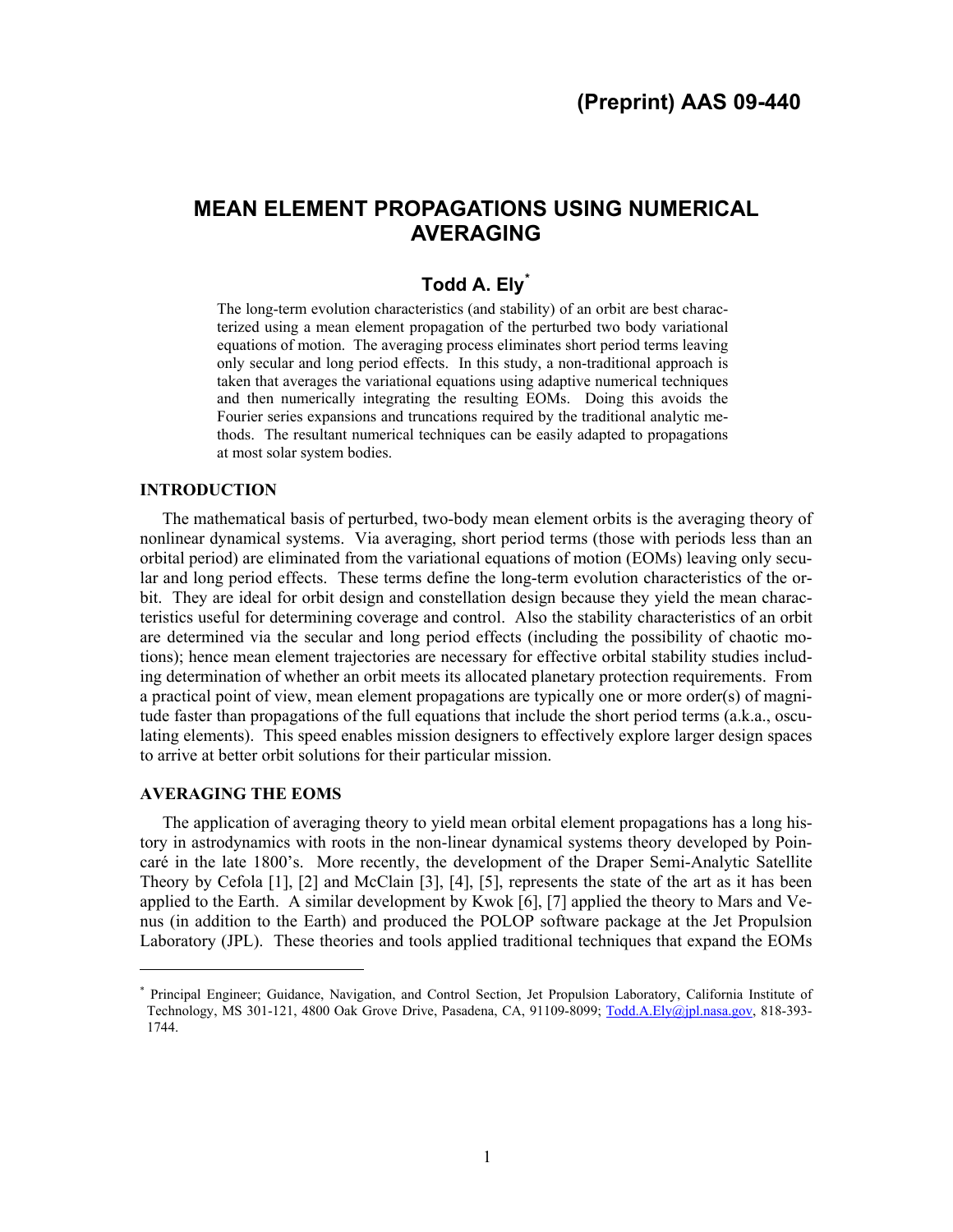in a Fourier series and analytically average the short period terms which can then be numerically propagated (hence the term semi-analytic). This approach requires the theory to derive detailed expansions for each acceleration type. A difficult task that usually requires some form of truncation (typically in eccentricity) to make the problem tractable, hence limiting the utility for highlyeccentric orbits. Furthermore, orbits around non-traditional bodies like asteroids with gravity fields that are better modeled with ellipsoidal or polyhedral formulations currently do not have analytic expressions for the averaged gravity field. In this study, the approach taken is to numerically average the variational equations and then numerically integrate the resulting EOMs. Doing this avoids the Fourier series expansion and truncations required by the analytic methods. This technique has been applied in the past by Uphoff [8], [9], and McClain [5], however they limited their investigations to fixed-order numerical averaging (typically some form of Gaussian quadrature). The present study employs modern numerical cubature routines (CUBPACK [10, 11]) to average adaptively, in addition to the fixed-order Gaussian technique. The result is a numerical algorithm that is more flexible and accurate than with the fixed order methods. Furthermore, the software package being developed (Morbiter) is designed to operate at any solar system body (rather than being fixed to the Earth, Mars, Venus), thus extending the domain of this type of analysis to anywhere in the solar system.

## **1ST-ORDER AVERAGING AND NUMERICAL TECHNIQUES**

The trajectory of a satellite in two-body perturbed motion can be modeled in a variation of parameter formulation of 6  $1<sup>st</sup>$ -order differential equations of motion. In its simplest form with only one fast angle and no resonances (the case of additional 'fast' angles and resonances will be examined later), these EOMs can be represented as,

$$
\begin{bmatrix} \dot{\boldsymbol{\alpha}} \\ \dot{\lambda} \end{bmatrix} = \begin{bmatrix} 0 \\ n(a) \end{bmatrix} + \varepsilon \begin{bmatrix} \mathbf{f}^{\alpha}(\boldsymbol{\alpha}, \lambda) \\ f^{\lambda}(\boldsymbol{\alpha}, \lambda) \end{bmatrix},
$$
(1)

<span id="page-1-0"></span>where the osculating elements have been selected to be an equinoctial set with  $\mathbf{x} = {\alpha, \lambda}$ ,  $\mathbf{a} \equiv \{a, h, p, q, r\}$  (see the appendix for a definition of the elements), and  $n(a) = \sqrt{\mu/a^3}$  is the Keplerian mean motion. Also, for convenience in later developments, set  ${\bf f} = {\bf f}^{\alpha}, f^{\lambda}$ . The mean longitude  $\lambda$  has been singled out because it is the short periodic ('fast') angle in this problem. Following McClain's development [5], there exists a near-identity transformation that eliminates the mean longitude via averaging and approximates the original system in Eq. [\(1\)](#page-1-0) to first order  $O(\varepsilon)$  on time scales of order  $O(1/\varepsilon)$  with a set of averaged equations of motion that take the form,

$$
\begin{bmatrix} \dot{\overline{\boldsymbol{a}}} \\ \dot{\overline{\boldsymbol{\lambda}}} \end{bmatrix} = \begin{bmatrix} 0 \\ \overline{n}(\overline{a}) \end{bmatrix} + \varepsilon \begin{bmatrix} \overline{\mathbf{f}}^{\boldsymbol{a}}(\overline{\mathbf{a}}) \\ \overline{f}^{\lambda}(\overline{\mathbf{a}}) \end{bmatrix} + O(\varepsilon^{2}), \tag{2}
$$

<span id="page-1-1"></span>where the overbar represents the mean elements  $\{\overline{\alpha}, \overline{\lambda}\}\$  and the mean perturbing functions  $\overline{f}(\alpha)$  and  $\overline{n}^1(\alpha)$ . These are obtained via,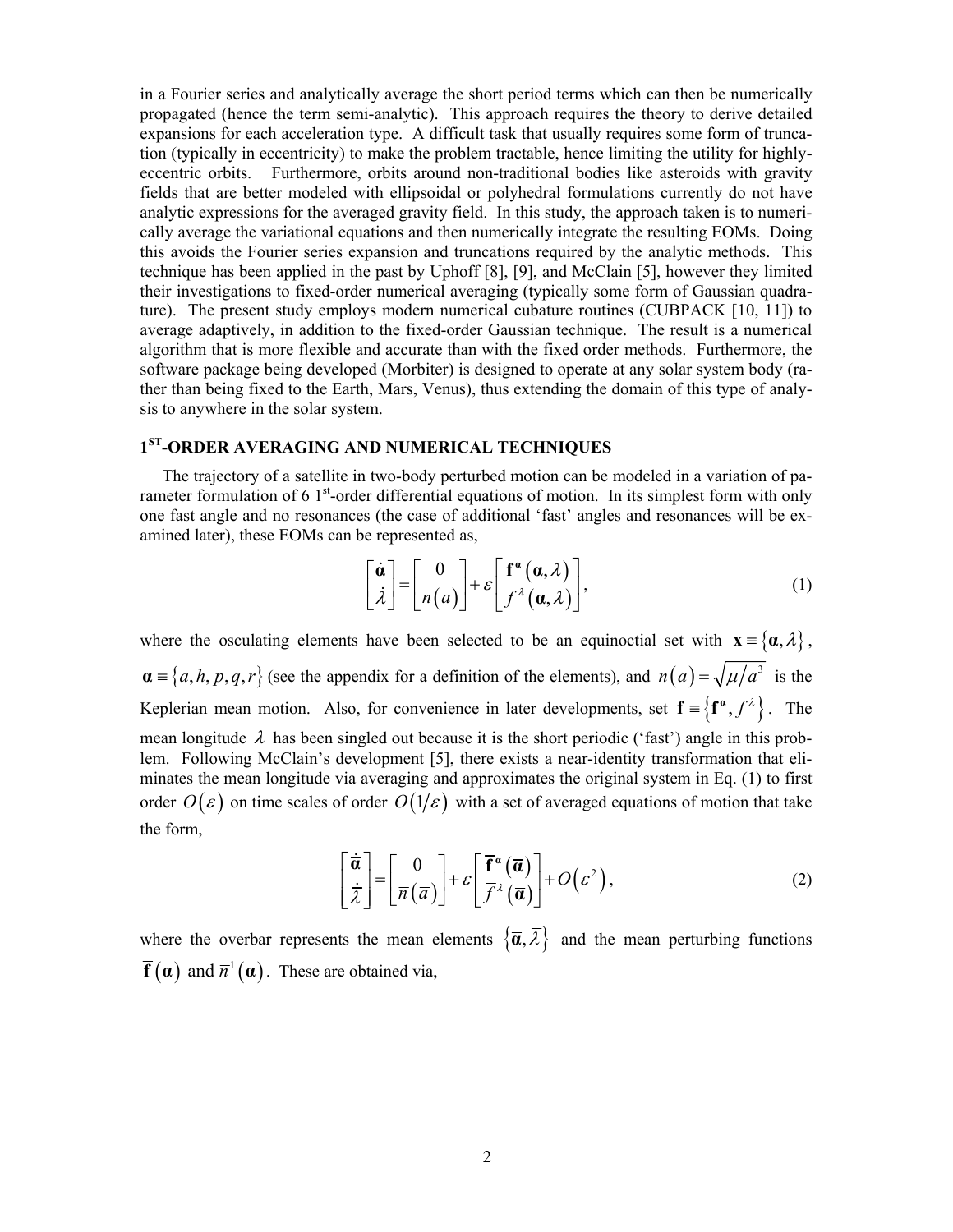$$
\overline{\mathbf{f}}^{a}(\overline{\mathbf{a}}) = \frac{1}{2\pi} \int_{-\pi+\lambda_{o}}^{\pi+\lambda_{o}} \mathbf{f}^{a}(\overline{\mathbf{a}},\lambda) d\lambda,
$$
\n
$$
\overline{n} = n(\overline{a}), \quad \overline{f}^{\lambda}(\overline{\mathbf{a}}) = \frac{1}{2\pi} \int_{-\pi+\lambda_{o}}^{\pi+\lambda_{o}} f^{\lambda}(\overline{\mathbf{a}},\lambda) d\lambda
$$
\n(3)

<span id="page-2-1"></span><span id="page-2-0"></span>Typically the perturbation functions  $f(\alpha, \lambda)$  can be expanded in a Fourier series to separate secular, short period, and long period effects. This can be represented formally as,

$$
\mathbf{f}(\boldsymbol{\alpha},\lambda)=\overline{\mathbf{f}}(\boldsymbol{\alpha})+\sum_{q=-\infty,q\neq 0}^{\infty}\mathbf{f}_{q}(\boldsymbol{\alpha})e^{iq\lambda},
$$
\n(4)

where performing the averaging operation identified in Eq. [\(3\)](#page-2-0) on Eq. [\(4\)](#page-2-1) reveals the averaged equations of motion arise from the first term in the series. Traditionally, the Fourier series is obtained via explicit manipulations of  $f(\alpha, \lambda)$  to arrive at analytic formulae which can be easily averaged. In the present study, the numerical average in Eq. [\(3\)](#page-2-0) will be performed via numerical quadrature (or cubature in the multivariate case).

The motivation for considering a numerical averaging approach stems from several reasons. Foremost, any analytic theory requires some form of truncation typically in the eccentricity functions which limit the range of orbits that can be considered. A numerical averaging approach makes no such truncation. An analytic theory requires that explicit formulation of the Fourier series expansion exist in order to perform the averaging, this is not a requirement with the numerical averaging. Generalized averaging theory requires only that Eq. [\(1\)](#page-1-0) satisfy some continuity conditions, including a Lipschitz condition, for an averaging operator to exist and to have an averaged system to be asymptotically near the un-averaged system.[12] This result is useful when considering orbital regimes where either an analytic theory hasn't been developed yet; or a convergent Fourier series might not exist for the perturbation environment. An example of this is the case of small bodies with irregular shape; mean element analytic theories haven't been developed yet, and may not exist. Finally, since the numerical approach is simpler algorithmically it represents an approach that can be implemented and tested in software more efficiently, and because of its simplicity should be easier to extend to new problem domains.

This study examines two specific numerical quadrature (cubature) techniques a classic fixedorder Gaussian method and a more recent algorithm using globally adaptive techniques developed by Genz and Cools [10] called CUBPACK. The generic cubature problem of numerically evaluating an integral can be expressed as,

$$
I[\mathbf{f}] = \int_{T} \mathbf{f}(\mathbf{y}; \boldsymbol{\alpha}) dT \tag{5}
$$

where **y** is a *m*-vector,  $\alpha$  is a *r*-vector of parameters, **f** is a *n*-vector and T is a collection of *l m*simplices. For the perturbed orbit problems considered here, **y** is either 1 or 2 dimensional depending on the variables that are to be averaged,  $\mathbf{a} \equiv \{a, h, p, q, r\}$ , **f** is a 6-vector, and the simplices are either a line segment for single variable integration or two contiguous triangle regions (equivalent to a square) for 2-vector integration. An overview of various numerical integration techniques are described in Smyth [13] and includes the details for fixed-order Gaussian quadrature. In the current research, the integration order can be specified to be any desired integer –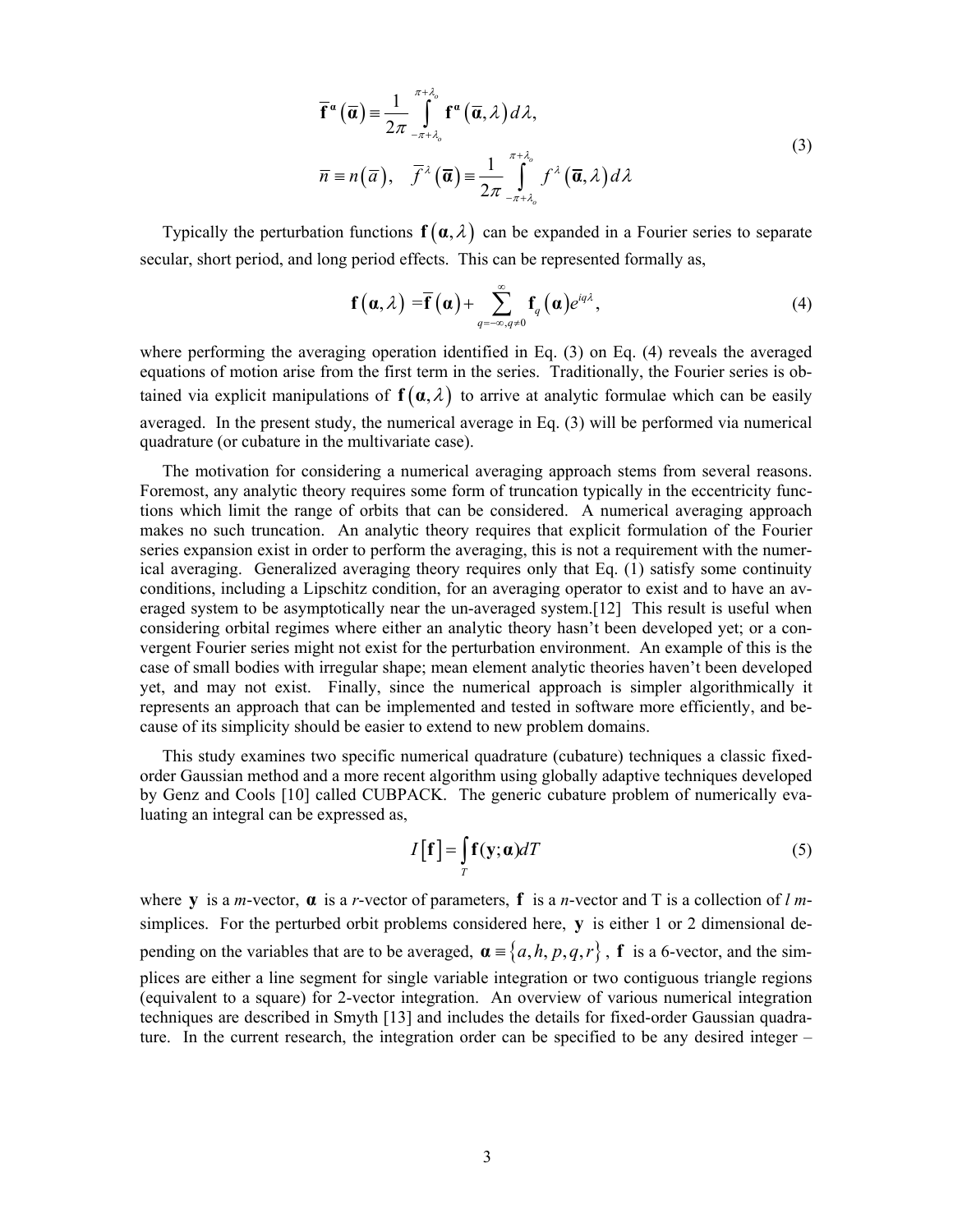typically selections range from 24 to 128. Genz and Cools [10] describe the CUBPACK algorithm as 'based on a subdivision strategy that chooses for subdivision at each stage the subregion (of the input simplices) with the largest estimated error. This subregion is divided into two, three or four equal volume subregions by cutting selected edges. These edges are selected using information about the smoothness of the integrands in the edge directions. The algorithm allows a choice from several embedded cubature rule sequences for approximate integration and error estimation.'

#### **TWO-PERTURBED NUMERICAL MEAN ELEMENT THEORY AND RESULTS**

There exist two main variation of parameter approaches used in orbit theory – Lagrange equations and Gauss' equations. The Lagrangian approach requires the system to be derivable from a potential, hence only applies to conservative force fields. On the other hand, Gauss' equations work directly with the acceleration expressions and apply to any perturbative force – conservative and non-conservative. The Gaussian approach also allows one to use the osculating accelerations directly when performing the numerical averages. This advantage allows for the re-use of a preexisting osculating elements astrodynamics software system as the basis for developing a mean element propagation capability. This research effort has done this via using JPL's Monte astrodynamics toolkit to develop a prototype numerical mean average propagation software tool, called Morbiter. Monte's API consists of compiled  $C++$  classes and modules that can be interfaced using the Python language. Morbiter is a package of Python scripts that implement the algorithms described here, and utilizes Monte for basic astrodynamics constructs and functions such as trajectories, ephemerides, coordinate systems, astrodynamics constants, and, in most cases, the perturbation acceleration methods. Python is an interpreted language that provides an ideal platform for rapid development of algorithms, however there is a performance penalty for using Python script-based applications. In the present study, this penalty factor was about 29X in CPU time relative to a future fully compiled version of Morbiter. JPL's institutional plan is to replace the prototype software with a fully compiled version; this development is schedule to begin in the 2010 fiscal year.

#### <span id="page-3-0"></span>**Gauss' Variation of Parameters**

Gauss' variation of parameter equations can be represented as,

$$
\begin{bmatrix} \dot{\boldsymbol{a}} \\ \dot{\lambda} \end{bmatrix} = \begin{bmatrix} 0 \\ n(a) \end{bmatrix} + \begin{bmatrix} \frac{\partial \boldsymbol{a}}{\partial \dot{\mathbf{r}}} \cdot \sum_{j \in P} \delta \ddot{\mathbf{r}}^j \\ \frac{\partial \lambda}{\partial \dot{\mathbf{r}}} \cdot \sum_{j \in P} \delta \ddot{\mathbf{r}}^j \end{bmatrix}
$$
(6)

where **r** is the velocity vector between the satellite and the central body,  $\delta \ddot{\mathbf{r}}^j$  are the perturbing accelerations. All quantities are expressed in a common inertial coordinate frame. For this study the set  $P = \{Z, T, O, D, S\}$  of perturbing that will be considered are:

- 1. Zonal harmonics (Z),
- 2. Tesseral harmonics (T),
- 3. Other body accelerations (O),
- 4. Drag on a sphere in an exponentially correlated atmospheric density (D),
- 5. Solar radiation pressure on a sphere from the Sun (S).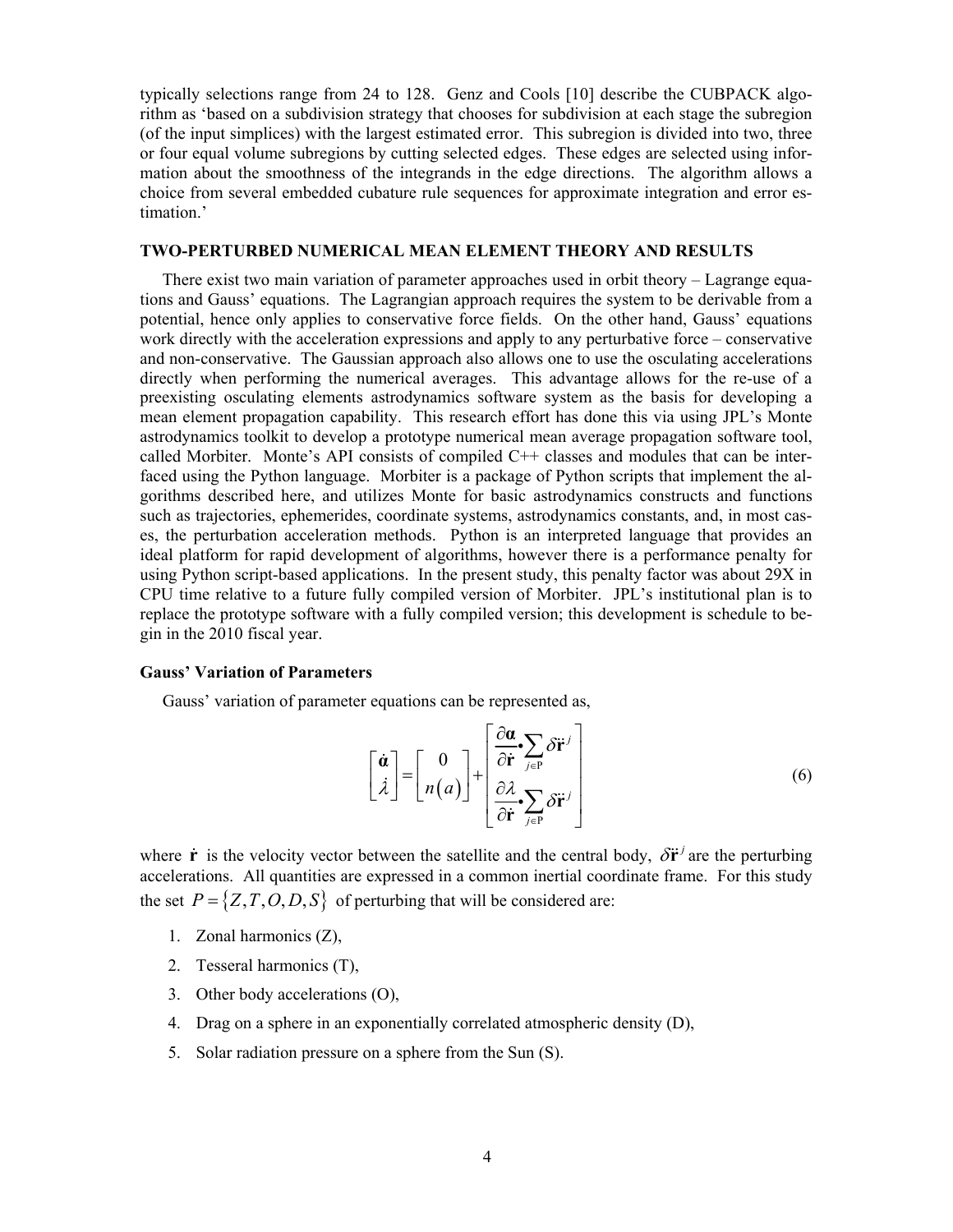The first bracket in Eq. [\(6\)](#page-3-0) is  $O(1)$  and the second term is  $O(\varepsilon)$  where the small parameter  $\varepsilon$  is dependent on the specific perturbation. For instance with zonal harmonics the small parameters are the zonal harmonic coefficients  $J<sub>n</sub>$  while for the other body perturbations it is the ratio of the satellite's semi-major axis to the other body's apparent semi-major axis around the central body  $a/a<sup>o</sup>$ . The partials in Eq. [\(6\)](#page-3-0) have been obtained by many authors for the equinoctial elements, c.f. Danielson [14]. For convenience, they are repeated in the appendix. Each of the perturbations in the set *P* will require a slightly different treatment, even with the numerical averaging technique.

## **Zonal Harmonic Perturbations**

<span id="page-4-0"></span>The non-spherical axial symmetric gravity acceleration perturbations (i.e., the zonal harmonics) from a central body can be expressed as the gradient of the following potential,

$$
\delta \ddot{\mathbf{r}}^Z = -\nabla \frac{\mu}{r} \sum_{n=2}^{\infty} \frac{R_e^n}{r^n} J_n P_{n0} (\sin \phi) \tag{7}
$$

where  $\{r, \phi, L\}$  are the planet-centric spherical coordinates of {radial distance, latitude, and East longitude},  $R_e$  is the central body's equatorial radius,  $P_{nm}(\sin \phi)$  are the associated Legendre polynomials which for the zonals  $m \equiv 0$ ,  $\{J_n\}$  are the unnormalized zonal harmonic coefficients. For numerical averaging the key observation of Eq. [\(7\)](#page-4-0) is the acceleration is dependent only on the spacecraft state **x** and not other variables, such as the orientation of the central body (as will be the case with the tesseral harmonics). That is, Gauss' equations with only the zonal harmonic accelerations take the functional form,

$$
\begin{bmatrix} \dot{\boldsymbol{\alpha}} \\ \dot{\lambda} \end{bmatrix} = \begin{bmatrix} 0 \\ n(a) \end{bmatrix} + \begin{bmatrix} \frac{\partial \boldsymbol{\alpha}(\mathbf{x})}{\partial \dot{\mathbf{r}}} \cdot \delta \ddot{\mathbf{r}}^z(\mathbf{x}) \\ \frac{\partial \lambda(\mathbf{x})}{\partial \dot{\mathbf{r}}} \cdot \delta \ddot{\mathbf{r}}^z(\mathbf{x}) \end{bmatrix},
$$
(8)

which is an autonomous system that conforms to the basic averaging result identified in Eqs. [\(2\)](#page-1-1) and [\(3\).](#page-2-0)

<span id="page-4-1"></span>*Example*: Consider a low altitude lunar orbiter with initial osculating orbital elements indicated in [Table 1](#page-4-1) below.

| ${a, e, i, \Omega, \omega, M}$ | $\{1858 \text{ km}, 0.043, 89.4^{\circ}, 0^{\circ}, 270^{\circ}, 0^{\circ}\}$ |
|--------------------------------|-------------------------------------------------------------------------------|
| Epoch                          | January 1, 2000 00:00:00 ET                                                   |
| Duration                       | 3 years                                                                       |
| $\{J_2, , J_{20}\}\$           | LP150Q gravity field                                                          |
| $\mu$                          | 4902.801076 $km^3/sec^2$                                                      |
| Frames                         | IAU Moon Pole and Fixed                                                       |

**Table 1:** Initial Conditions and Parameters for Frozen Low Lunar Orbiter Example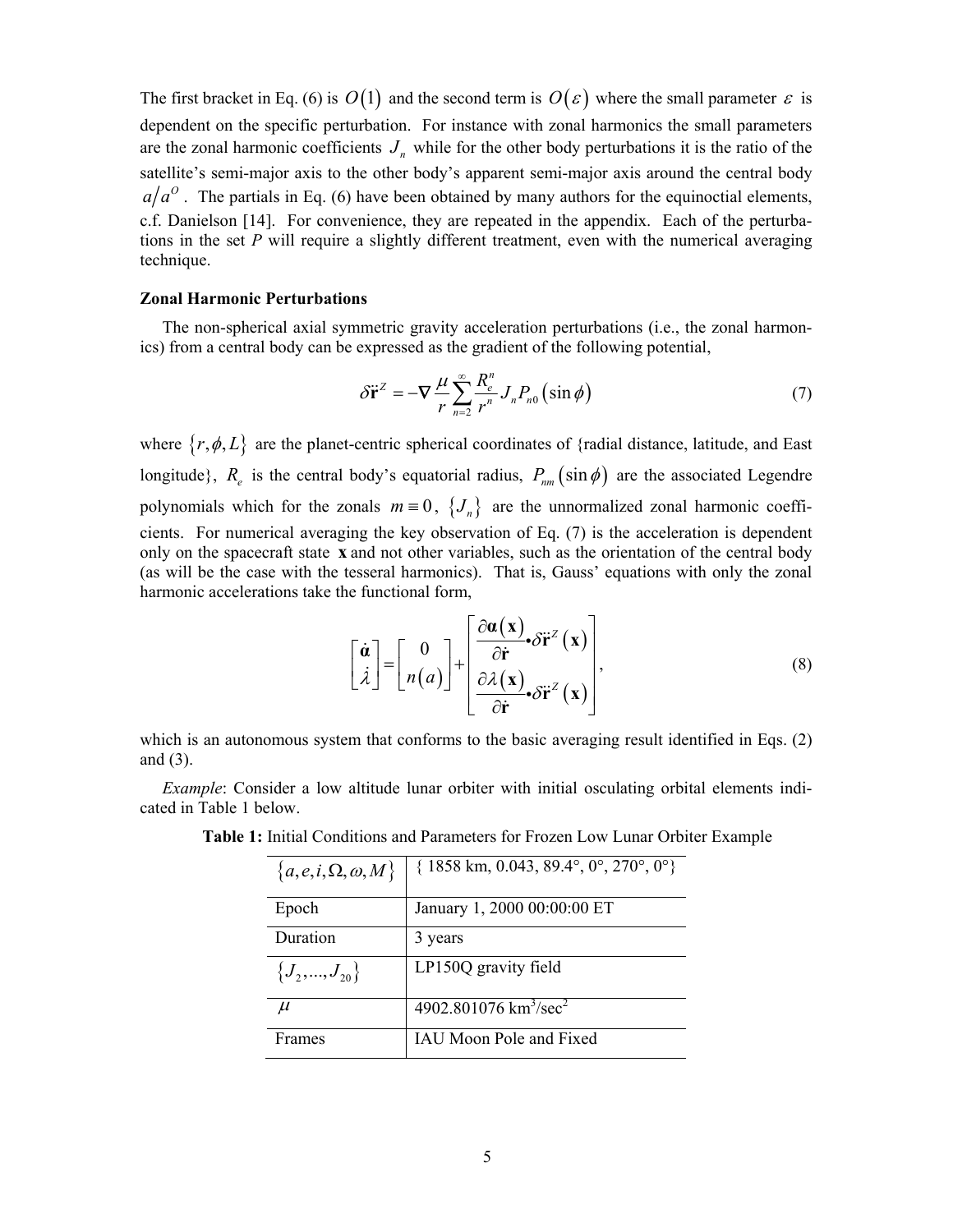

Figure 1: Argument of periapsis and eccentricity phase space of lunar orbiter.

<span id="page-5-0"></span>This example is motivating because the existing mean element tools known to the author DSST or JPL' POLOP do not support mean element propagations at the Moon, hence this application represents a new mission design capability that until now hasn't been available to mission analysts. The selected elements are for a low-altitude 'frozen' orbit where the argument of periapsis  $\omega$  and the eccentricity  $e$  librate with respect to each other. In this early result, the only perturbations active are the lunar zonal harmonics to the  $20<sup>th</sup>$  order. The *e-* $\omega$  phase space results are shown in [Figure 1](#page-5-0) for a 3-yr propagation of the numerically averaged EOMs (labeled 'avgNum') using Morbiter and the Monte propagation of the direct osculating EOMs (labeled 'oscMon'). The results clearly show the libration characteristic with a characteristic period of about  $\sim 2.5$ years. They also demonstrate that the averaged EOMs accurately capture the qualitative motion via comparisons to the osculating results. It should be noted that both the osculating and mean propagations have been initialized with the same initial conditions. Improved comparisons can be made via transforming the osculating initial conditions to a mean set. This will be the topic of a future study.

Tabular results of the propagation performance are presented in [Table 2.](#page-6-0) The results illustrate the 'potential'<sup>[\\*](#page-5-1)</sup> speed enhancement of the averaged EOMs using the 64<sup>th</sup>-order Gaussian numerical quadrature and CUBPACK with relative and absolute errors set to an absolute tolerance of 1.0E-9 and a relative tolerance of 1.0E-7 over the osculating propagation. In particular, CUBPACK-based propagation requires 76 times fewer function calls then the osculating propagation. The fixed order Gaussian result is even faster, but this was only arrived at after experimentation in finding the proper order. If the order was too low (say 16) the numerical quadrature yields errors that the numerical integration routine would need to compensate for and result in a significantly longer propagation time (on the order of the osculating result). In comparison, the

1

<span id="page-5-1"></span><sup>\*</sup> 'Potential' appears in quotes because of the prototype nature of Morbiter, and its use of Python scripts. Python is inherently slower than an optimized compiled code. In this particular example, the Python time/function call compared to the C++ time/function call yields a 29X speed penalty for the Python calls. Clearly, the algorithms developed here would benefit immensely from a fully optimized compiled implementation.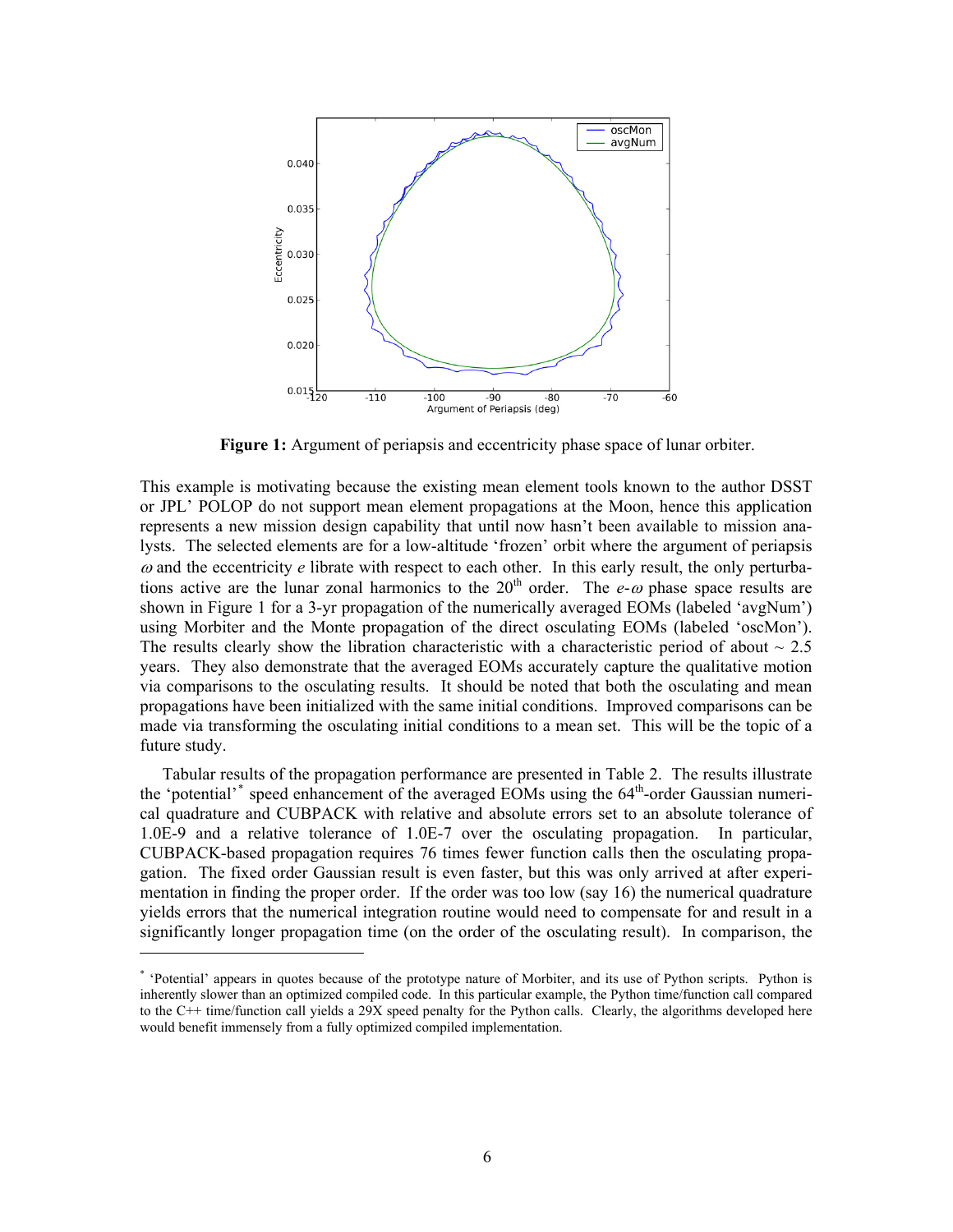adaptive quadrature using CUBPACK worked well without such an investigation. This leads to a preliminary conclusion that the adaptive routines are useful for initial studies and establishing expected results. Then with careful tuning, the analyst can use fix ordered methods for parametric trade studies.

|                                                                                         | Mean<br><b>Gauss Fixed</b><br>Order 64 | Mean<br><b>CUBPACK</b><br>$1.E-9/1.E-7$ | Osculating<br>Monte |
|-----------------------------------------------------------------------------------------|----------------------------------------|-----------------------------------------|---------------------|
| Mean Step Size<br>(# orbital periods)                                                   | 140                                    | 244                                     | 0.004               |
| $\#$ of Function Calls                                                                  | 12096                                  | 49,575                                  | 6,549,598           |
| 'Potential' Speed-<br><b>Improvement Factor</b><br>(osculating/mean)<br>function calls) | 552.8                                  | 76.3                                    |                     |

<span id="page-6-0"></span>**Table 2:** Comparison of numerically averaged EOMs 3-yr propagation to osculating EOMs

#### **Tesseral/Sectorial Harmonic Perturbations**

<span id="page-6-1"></span>The non-spherical non-symmetric gravity acceleration perturbations (i.e., the tesseral/sectorial harmonics) from a central body can be expressed as the gradient of the following potential,

$$
\delta \ddot{\mathbf{r}}^T = \nabla \frac{\mu}{r} \sum_{n=2}^{\infty} \sum_{m=1}^{n} \frac{R_e^n}{r^n} P_{nm} (\sin \phi) \big( C_{nm} \cos(mL) + S_{nm} \sin(mL) \big) \tag{9}
$$

where again  $P_{nm}(\sin \phi)$  are the associated Legendre polynomials however  $m \neq 0$  and  ${C_{nm}, S_{nm}}$  are the un-normalized harmonic coefficients (note that  $J_n = -C_{n0}$ ). Unlike the zonal harmonics, accelerations induced by the tesseral harmonics  $(m \neq n)$  and sectorial harmonics  $(m = n)$  are dependent on the central body's orientation relative to the satellite, in particular via its sidereal angle  $\theta$ . This too can be a 'fast' variable or 'slow' depending on the selected central body. For instance the Earth's sidereal period is  $\sim$ 1 day while Venus' sidereal period is 243 days. The relationship between the mean longitude  $\lambda$  and sidereal angle  $\theta$  can be made explicit by computing the Fourier expansion of Eq. [\(9\)](#page-6-1) in equinoctial elements, which has been done by several authors including Cefola [15], McClain [4], and Danielson [14]. The current analysis can benefit by examining the Fourier series expansion in a functional form,

$$
\delta \dot{\mathbf{x}}^{T} = \begin{bmatrix} \frac{\partial \boldsymbol{\alpha}(\mathbf{x})}{\partial \dot{\mathbf{r}}} \cdot \delta \ddot{\mathbf{r}}^{T}(\mathbf{x}) \\ \frac{\partial \lambda(\mathbf{x})}{\partial \dot{\mathbf{r}}} \cdot \delta \ddot{\mathbf{r}}^{T}(\mathbf{x}) \end{bmatrix} = \sum_{q=-\infty}^{q=\infty} \sum_{m=0}^{l} \mathbf{f}_{qm}^{T}(\boldsymbol{\alpha}) e^{j(q\lambda - m\theta)}, \qquad (10)
$$

<span id="page-6-2"></span>where the functions  $f_{qm}^T(\boldsymbol{\alpha})$  are often infinite expansions as well that need to be carefully truncated in an analytic averaging theory. Examination of Eq. [\(10\)](#page-6-2) reveals the possibility of several important cases,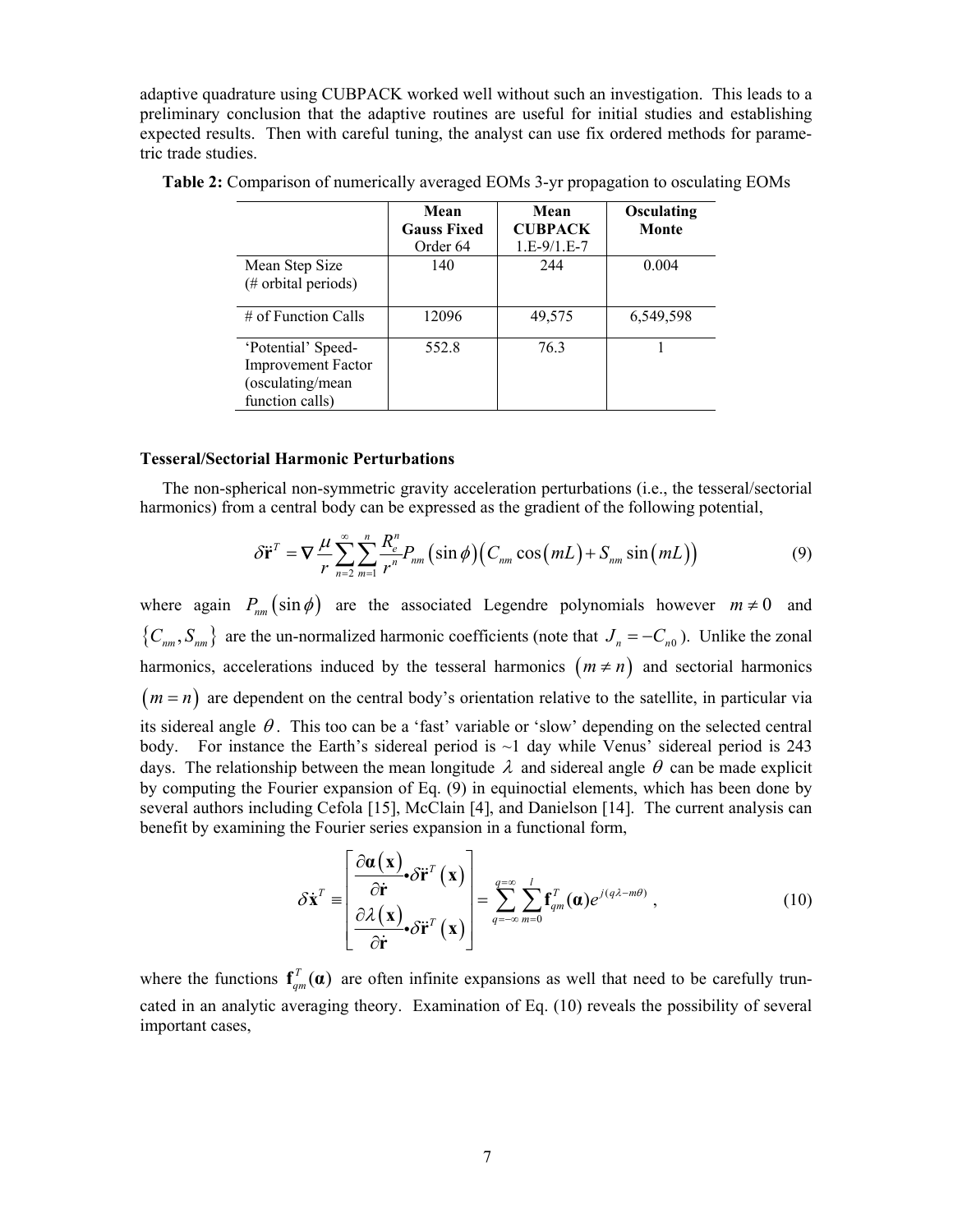<span id="page-7-0"></span>1. Deep resonance exists when the mean longitude rate  $\lambda$  and the sidereal rate are commensurate. That is, there exists a rational ratio of two integers  $Q$  and  $P$  that satisfy,

$$
\frac{\dot{\lambda}}{\dot{\theta}} = \frac{Q}{P} \rightarrow Q : P \text{ resonance, i.e., 2:1 is a } \sim 12 \text{ hr resonance at Earth.}
$$
 (11)

A shallow (or near) resonance occurs when  $\lambda/\dot{\theta}$  are close to  $Q/P$  in some sense. Typically, for the resonance to be significant  $Q$  and  $P$  should be smaller integers. That is a 2:1 resonance that excites gravity harmonics of order 2 will have much more effect than on, say, a 30:1 resonance that excites the typically much smaller order 30 harmonics.

2. No resonance; such as for an orbit that is outside of a shallow resonance region, or, as is typically the case, when  $\dot{\theta} \ll \lambda$ . This applies to Venus, the Moon, and often other bodies that are tidally locked in a 1:1 spin resonance. In this case the integers which satisfy Eq. [\(11\)](#page-7-0) are too large to be significant. The conditions that need to exist to make this determination are the subject of KAM theory of nonlinear dynamical systems theory.[16]

Each of these cases will be treated separately.

*Case 1:* In deep resonance or shallow resonance, the commensurability of the mean motion with the planet rotation rate introduces a new slow variable that can be revealed in Eq. [\(10\)](#page-6-2) by introducing the stroboscopic node  $\psi$ . It is defined as,

$$
\psi \equiv P\lambda - Q\theta, \qquad (12)
$$

<span id="page-7-2"></span><span id="page-7-1"></span>Using Eq. [\(12\)](#page-7-1) a change of variables is made to Gauss' equations in Eq. [\(6\)](#page-3-0) to yield,

$$
\begin{bmatrix} \dot{\boldsymbol{\alpha}} \\ \dot{\boldsymbol{\psi}} \end{bmatrix} = \begin{bmatrix} \frac{\partial \boldsymbol{\alpha}}{\partial \dot{\mathbf{r}}} \cdot \sum_{j \in P} \delta \ddot{\mathbf{r}}^j \\ P n(a) - Q \omega_{CB} + P \frac{\partial \lambda}{\partial \dot{\mathbf{r}}} \cdot \sum_{j \in P} \delta \ddot{\mathbf{r}}^j \end{bmatrix},
$$
(13)

where, in resonance or near resonance,  $Q$  and  $P$  have been selected to satisfy the following property,

$$
\dot{\psi} = P\dot{\lambda} - Q\dot{\theta} = P\left(n + \dot{\omega} + \dot{\Omega}\right) - Q\omega_{CB} = O(\varepsilon).
$$
\n(14)

<span id="page-7-4"></span><span id="page-7-3"></span>Now all components of the right hand side in Eq. [\(13\)](#page-7-2) are of  $O(\varepsilon)$  or higher. To affect the chage of variable in the acceleration expressions  $\delta \ddot{\mathbf{r}}_i$  in Eq. [\(13\)](#page-7-2) the following expressions prove convenient,

$$
\theta(t) = \frac{1}{Q}\psi(t) + \frac{P}{Q}\lambda(t),
$$
  
\n
$$
\lambda(t) = n(t - t_o) + \lambda_o.
$$
\n(15)

Converting the argument in Eq. [\(10\)](#page-6-2) to a stroboscopic node formulation via substituting Eq. [\(15\)](#page-7-3) into Eq. [\(10\),](#page-6-2)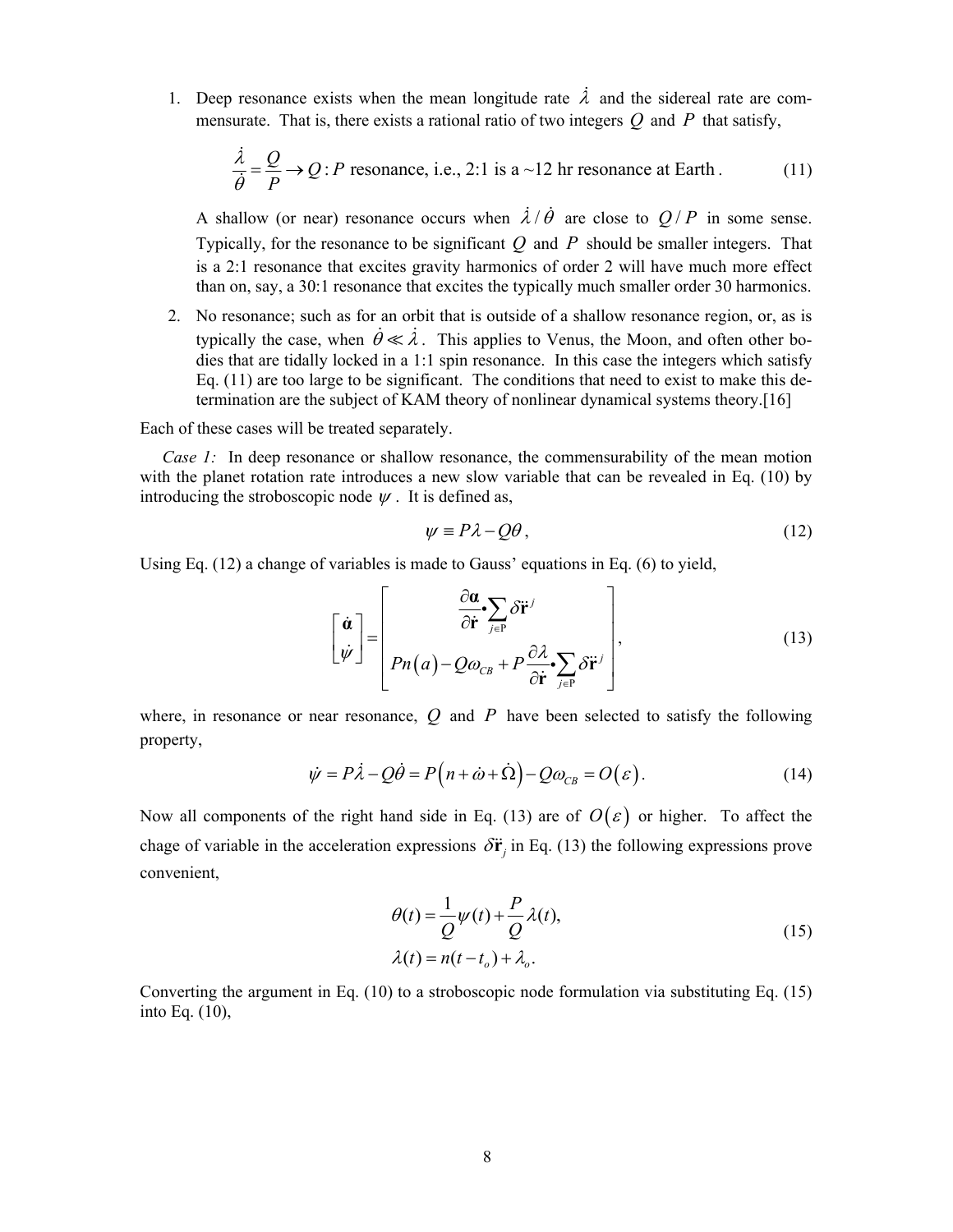$$
\arg(t) = \left(q - m\frac{P}{Q}\right)\lambda(t) - \frac{m}{Q}\psi(t) = \left(qQ - mP\right)\frac{\lambda(t)}{Q} - \frac{m}{Q}\psi(t)
$$
\n(16)

<span id="page-8-2"></span><span id="page-8-1"></span>Near a resonance the stroboscopic node is a slowly varying variable by the property in Eq. [\(14\)](#page-7-4) and the mean longitude continues to be the fast variable. In a first order formulation of averaging, the node is treated as a constant, and the mean longitude is averaged using,

$$
\delta \dot{\overline{\mathbf{x}}}^{T} = \frac{1}{2\pi N} \int_{-N\pi}^{N\pi} \sum_{q=-\infty}^{q=\infty} \sum_{m=0}^{l} \mathbf{P} \# \mathbf{f}_{qm}^{T}(\boldsymbol{\alpha}) \exp j \left[ (qQ - mP) \frac{\lambda}{Q} - \frac{m}{Q} \psi \right] d\lambda,
$$
  
\n
$$
= \frac{1}{2\pi N} \sum_{q=-\infty}^{q=\infty} \sum_{m=0}^{l} \mathbf{P} \# \mathbf{f}_{qm}^{T}(\boldsymbol{\alpha}) \exp j \left[ -\frac{m}{Q} \psi \right] \int_{-N\pi}^{N\pi} \exp j \left[ (qQ - mP) \frac{\lambda}{Q} \right] d\lambda,
$$
 (17)  
\n
$$
= \frac{Q}{\pi N} \sum_{q=-\infty}^{q=\infty} \sum_{m=0}^{l} \mathbf{P} \# \mathbf{f}_{qm}^{T}(\boldsymbol{\alpha}) \exp j \left[ -\frac{m}{Q} \psi \right] \frac{\sin \left[ \frac{N}{Q} \pi (qQ - mP) \right]}{qQ - mP}.
$$

where the integral number *N* of the averaging operation is indeterminate at this point,  $P = \{0, 0, 0, 0, 0, P\}$ , and # is the element-wise product of the two vectors **P** and  $f_{qm}^T$ .

<span id="page-8-0"></span>Following McClain [4] if *N* is assumed to be equal to *Q* then the following average results,

$$
\delta \dot{\overline{\mathbf{x}}}^{T} = \begin{cases} \frac{1}{\pi} \sum_{q=-\infty}^{\infty} \sum_{m=0}^{l} \mathbf{P} \# \mathbf{f}_{qm}^{T}(\boldsymbol{\alpha}) \exp j \left[ -\frac{m}{Q} \psi \right], & N = Q, mP = qQ\\ 0, & N = Q, mP \neq qQ \end{cases}
$$
(18)

The first result in Eq. [\(18\)](#page-8-0) illustrates that terms satisfying  $mP = qQ$  are resonant long-period terms and will survive the averaging, and those terms with  $mP \neq qQ$  are short periodic and will average out. Note that for the zonal terms ( $m = 0$ ) only the  $q = 0$  term survive the averaging. However for numerical averaging, having *N* integral periods to evaluate in the quadrature increases the cost in terms of the number of function calls required. This motivates further investi-gation of Eq. [\(17\)](#page-8-1), setting  $N = 1$  reveals the following,

(19)

$$
\delta \dot{\bar{\mathbf{x}}}^T = \frac{Q}{\pi} \sum_{q=-\infty}^{q=\infty} \sum_{m=0}^l \mathbf{P} \# \mathbf{f}_{qm}^T(\boldsymbol{\alpha}) \exp j \left[ -\frac{m}{Q} \psi \right] \frac{\sin \left[ \frac{\pi}{Q} (qQ - mP) \right]}{qQ - mP}, \quad N = 1
$$

Examining this result shows that some terms in the argument for sine will be fractional and survive, hence contributing short periodic terms. However, if the values for *m* are restricted to those values that are integral multiples of  $Q$  then long period terms are isolated (i.e., those with  $q = rP$ in the  $2<sup>nd</sup>$  row), and the short periodic terms are eliminated when *m* is not an integral multiple of *Q* (i.e. those with  $q \neq rP$  in the 3<sup>rd</sup> row). This is expressed as follows,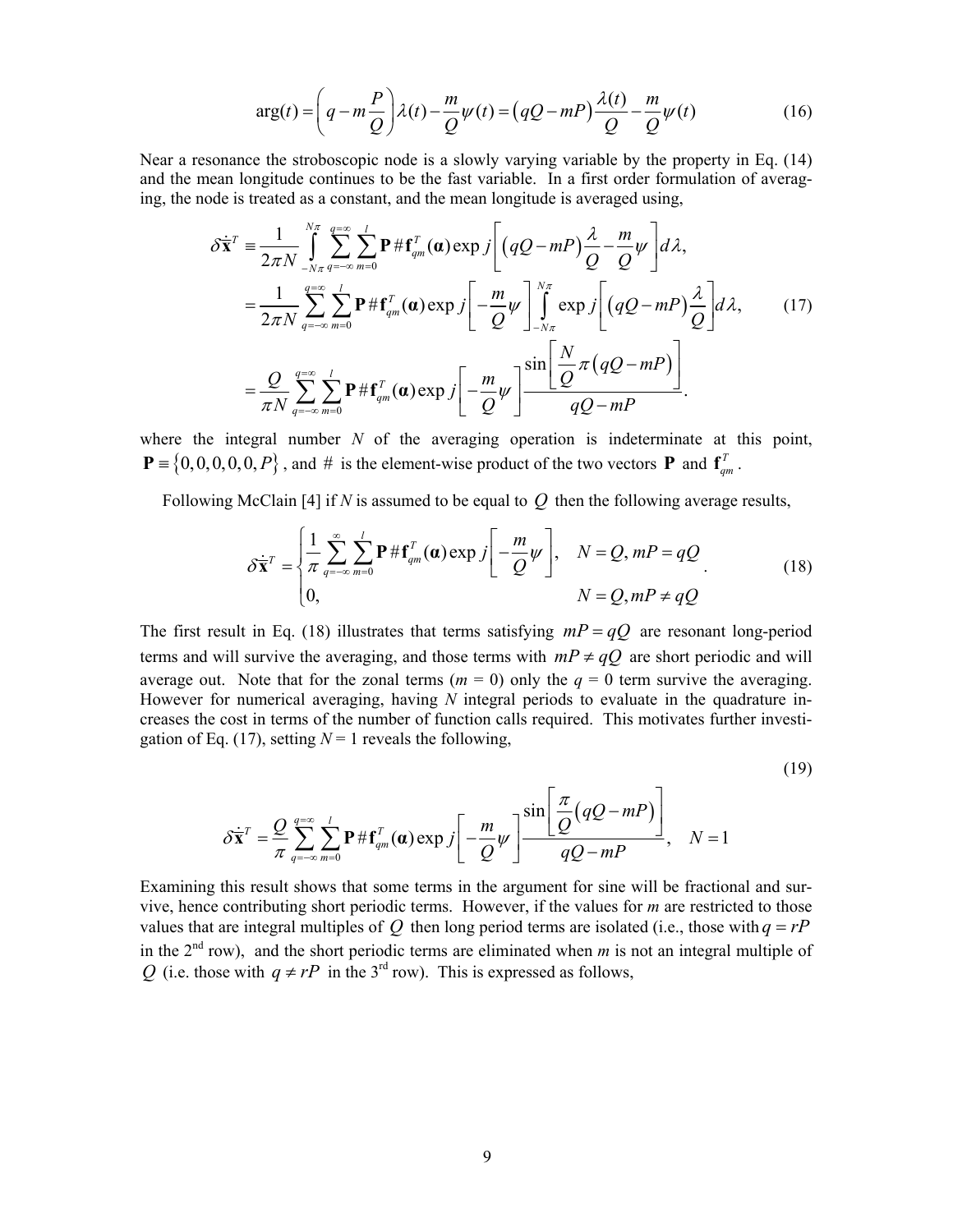$$
\delta \dot{\overline{\mathbf{x}}}^{T} = \begin{cases} \frac{1}{\pi} \sum_{q=-\infty}^{q=\infty} \sum_{m=0}^{l} \mathbf{P} \# \mathbf{f}_{qm}^{T}(\boldsymbol{\alpha}) \exp j[-r\psi], & N=1, m=rQ, q=rP\\ 0, & N=1, m=rQ, q \neq rP \end{cases}
$$

(20)

The procedure for restricting  $m = rQ$  is to eliminate those coefficients  $\{C_{lm}, S_{lm}\}\$  from the gravity field that do not satisfy the condition. For example, in a 4 x 4 gravity field and a  $Q$ :  $P = 2$ : 1 resonance (i.e., a 12 hr Earth orbiter) the  $C_{lm}$  terms retained in the field would be  ${C_{20}, C_{22}, C_{32}, C_{42}, C_{44}}$  while the  $C_{lm}$  set to zero would be  ${C_{21}, C_{31}, C_{33}, C_{41}, C_{43}}$ . Similar results apply for the  $S_{lm}$  coefficients. This procedure of setting appropriate terms in the field to zero, and averaging over the interval  $-\pi < \lambda < \pi$  yields a more efficient numerical averaging procedure.

The preceding averaging process could also be applied to a formulation that is equivalent to Eq. [\(16\)](#page-8-2) except that now the argument includes the stroboscopic node  $\psi$  and the average is over the sidereal angle  $\theta$ . The averaging process now reveals a long period result of the form,

$$
\delta \dot{\bar{\mathbf{x}}}^{T} = \begin{cases} \frac{1}{\pi} \sum_{q=-\infty}^{\infty} \sum_{m=0}^{l} \mathbf{P} \# \mathbf{f}_{qm}^{T}(\boldsymbol{\alpha}) \exp j\left[\frac{q}{P}\psi\right], & N = Q, mP = qQ\\ 0, & N = Q, mP \neq qQ \end{cases}
$$
(21)

One should note that in the limit as  $q \rightarrow \infty$  the product *q* $\psi$  becomes short periodic with a diminishing coefficient that *may* be negligible (assuming a convergent Fourier series where the magnitudes of the coefficients approach zero in the limit). However, as the eccentricity increases the possibility of sufficiently large terms with frequency *q*ψ grows and, thus, may be retained in the averaged equations; forcing the numerical integration scheme to select smaller and smaller step sizes. It is this reason that averages over  $\lambda$  are preferred over  $\theta$ .

<span id="page-9-0"></span>*Case 2:* In the non-resonance case no change of variables is required and Eq. [\(10\)](#page-6-2) can be examined directly, however under the assumption  $\theta \ll \lambda$  the sidereal angle can be considered a constant over the averaging interval (no change of variable to stroboscopic node is needed), this leads to the following result,

$$
\delta \dot{\bar{\mathbf{x}}}^{T} = \frac{1}{2\pi} \int_{-\pi}^{\pi} \sum_{q=-\infty}^{q=\infty} \sum_{m=0}^{l} \mathbf{f}_{qm}^{T}(\boldsymbol{a}) \exp j[q\lambda - m\theta] d\lambda,
$$
  
\n
$$
= \frac{1}{2\pi} \sum_{q=-\infty}^{q=\infty} \sum_{m=0}^{l} \mathbf{f}_{qm}^{T}(\boldsymbol{a}) \exp j[-m\theta] \int_{-\pi}^{\pi} \exp j[q\lambda] d\lambda,
$$
  
\n
$$
= \frac{1}{\pi} \sum_{m=0}^{l} \mathbf{f}_{0m}^{T}(\boldsymbol{a}) \exp j[-m\theta].
$$
 (22)

With the mean longitude eliminated the numerical propagator's step size is determined by the terms with  $m\omega_{CR}$  (assuming the other angular rate terms perturbing  $\alpha$  remain of  $O(\varepsilon)$ ), and as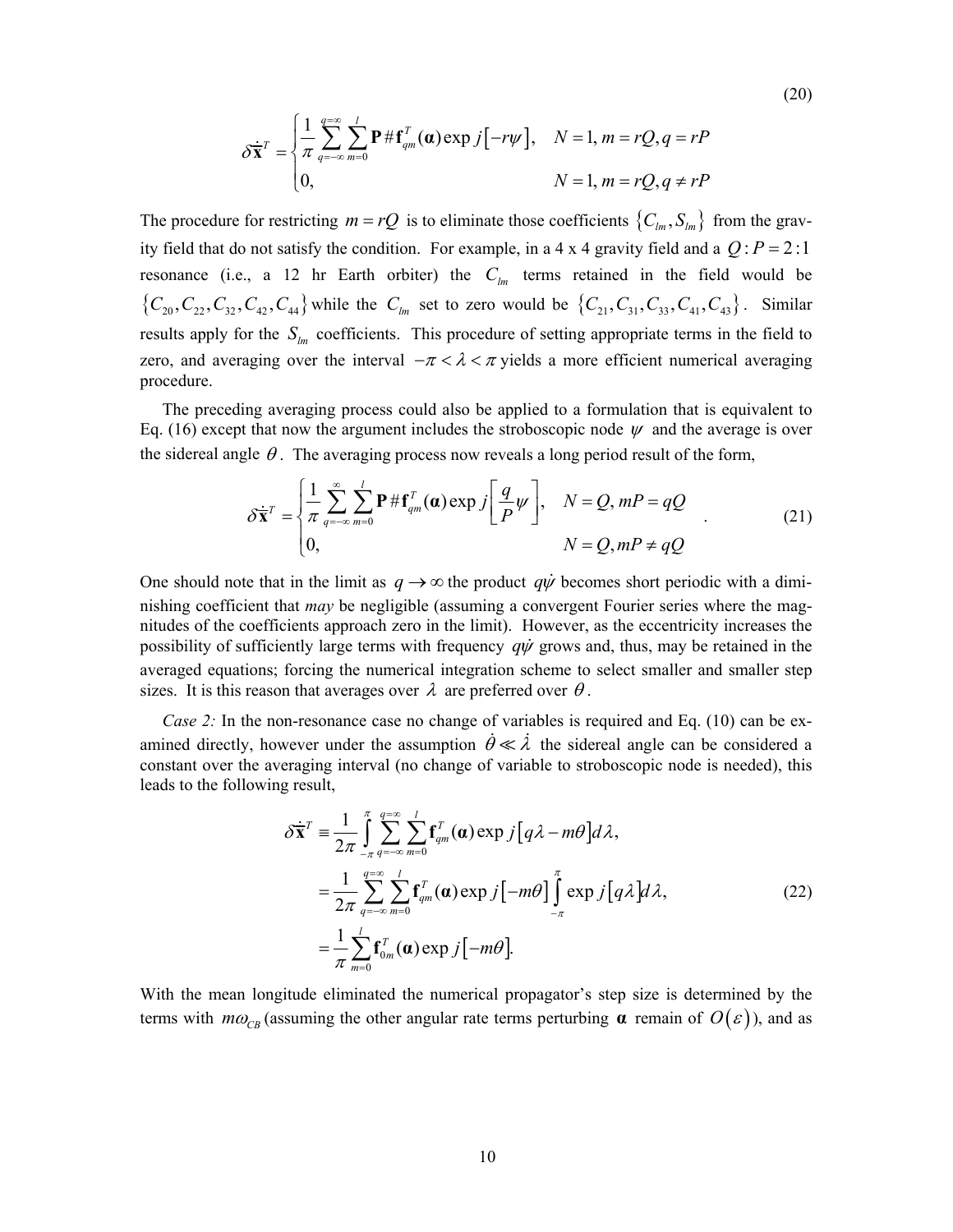*m* increases the frequencies increase. If the coefficients of these terms  $f_{qm}^T(\alpha)$  do not diminish fast enough they could cause the numerical propagator to chose small step sizes, hence diminishing the utility of the averaging method. Clearly the presence of these frequencies depend on the order *m* of the gravity field that the analyst has included in their analysis – the higher the order the more abundant the higher frequency terms. This indicates the need to perform another average over selected terms in Eq. [\(22\),](#page-9-0) however a more direct method is to simply limit the order of the gravity field to ensure short period terms from the sidereal rotation have been eliminated. Later examples with Venus will illustrate the procedure.

<span id="page-10-0"></span>*Example of Case 1*: Consider a Mars orbiter that is in a 2:1 resonance with Mars' rotation rate with initial conditions and other parameters as indicated below in [Table 3](#page-10-0).

| ${a, e, i, \Omega, \omega, M}$           | $\{12868.635 \text{ km}, 0.3, 20^{\circ}, 0^{\circ}, 190^{\circ}, 45^{\circ}\}\$ |
|------------------------------------------|----------------------------------------------------------------------------------|
| Epoch                                    | January 1, 2000 12:00:00 ET                                                      |
| Duration                                 | 5 years                                                                          |
| ${C_2 \cdots C_{20}, S_2 \cdots S_{20}}$ | MGS75E gravity field                                                             |
| $\mu$                                    | 42828.377043 $km^3/sec^2$                                                        |
| Frames                                   | IAU 2000 Mars Pole and Fixed                                                     |

Table 3: Initial Conditions<sup>[\\*](#page-10-1)</sup> and Parameters for Frozen Low Lunar Orbiter Example

For the numerical average computations the 20x20 field is restricted to include only those orders that are multiples of  $Q = 2$  (the necessary step that was developed in the theory above). In this example the numerical averaging results from Morbiter (labeled 'avgNumerical') are compared to the osculating results from JPL's Monte software (labeled 'oscMonte'), and the semi-analytic averaging result from JPL's legacy POLOP software (lableled 'avgPolop'). A plot of the semimajor axis history is shown in [Figure 2](#page-11-0). Notice that the Moribter ('avgNumerical') solution lies on top of the legacy semi-analytic solution from POLOP ('avgPolop'), with no quantitative differences being self evident. This represents a validation of the numerical averaging technique relative to the legacy code. The second observation is the mean element results correctly capture the motion as defined by the osculating solution – the only apparent differences are in small short periodic motions that can be seen in Monte ('oscMonte') result.

 $\overline{a}$ 

<span id="page-10-1"></span><sup>\*</sup> For this Mars application the conversion between osculating and mean initial conditions was possible using the legacy POLOP capability that can yield pseudo-mean initial conditions via removing  $J_2$  short periodic contributions. This capability was used in this example.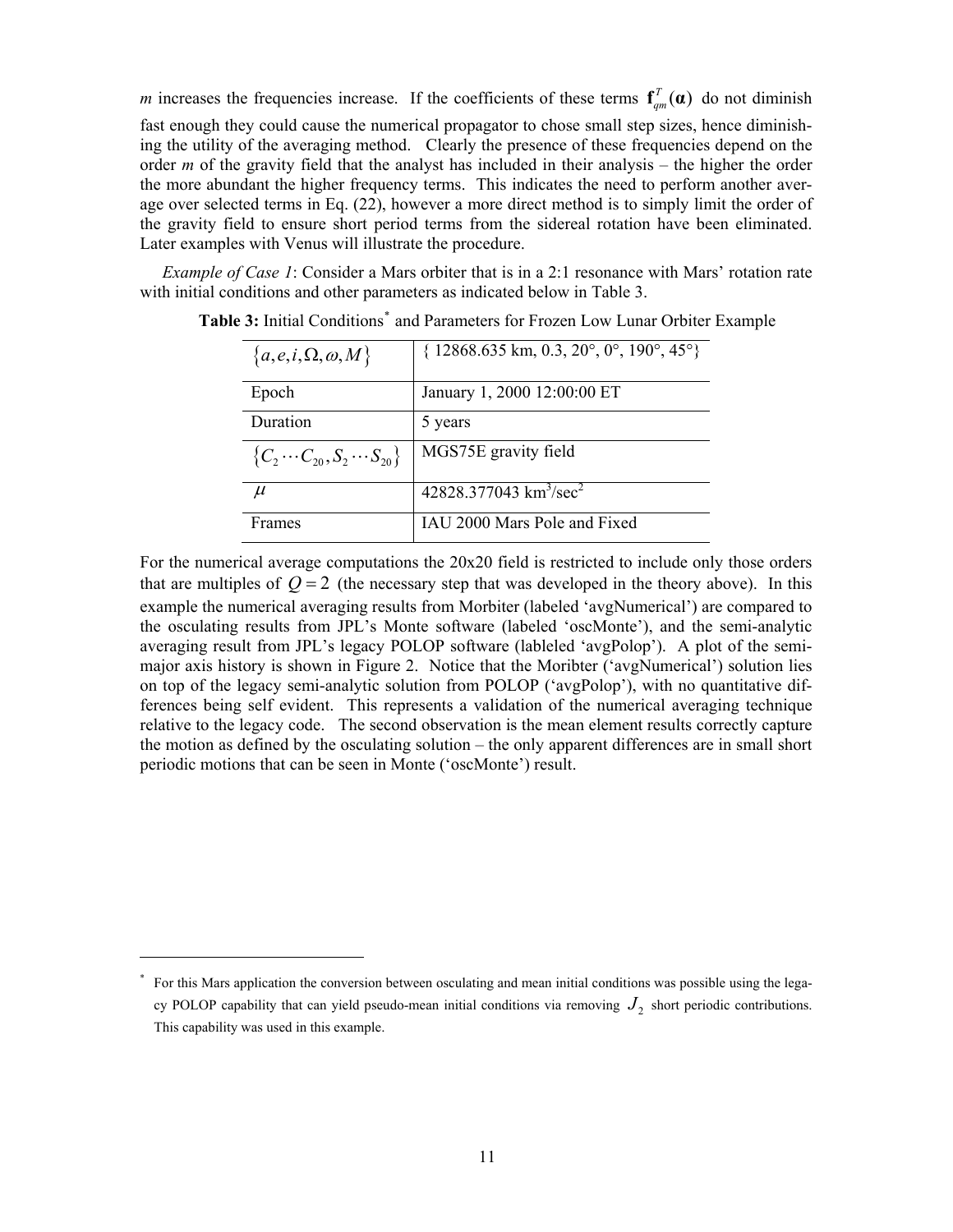

**Figure 2:** Semi-major axis solution for an elliptical, inclined Mars orbiter in a 2:1 resonance.

<span id="page-11-1"></span><span id="page-11-0"></span>Tabular results of the propagation performance are presented in [Table 4.](#page-11-1) Relative to the zonal-only results given in [Table 2](#page-6-0) the performance benefit of the averaging is not as pronounced.

|                                                                          | Mean<br><b>Gauss Fixed</b> | Mean<br><b>CUBPACK</b> | Osculating<br>Monte |
|--------------------------------------------------------------------------|----------------------------|------------------------|---------------------|
|                                                                          | Order 64                   | $1.E-9/1.E-7$          |                     |
| Mean Step Size<br>(# orbital periods)                                    | 4.2                        | 4.2                    | 0.0018              |
| $\#$ of Function Calls                                                   | 94,976                     | 221,580                | 954.788             |
| 'Potential' Speed-Improvement Factor<br>(osculating/mean function calls) | 10                         | 4.3                    |                     |

**Table 4:** Comparison of numerically averaged EOMs 5-yr propagation to osculating EOMs

Nonetheless with an optimized compiled implementation of Morbiter the expected speed gain is on the order of 10 times. It is worthwhile comparing the execution times of the POLOP result at  $\sim$  4.8 sec while the Monte propagation took 23.6 sec. Given the anticipated speed improvement of 10X for a future Morbiter, the numerical averaging technique would result in a 2.3 sec execution time that is over twice as fast as the semi-analytic technique.

*Example of Case 2*: Consider an orbiter at Venus with conditions similar to the Magellan orbiter given below in [Table 5](#page-12-0). Two scenarios are examined. In the first scenario the numerical averaging technique will include only the zonal harmonics, in the second scenario the full 10x10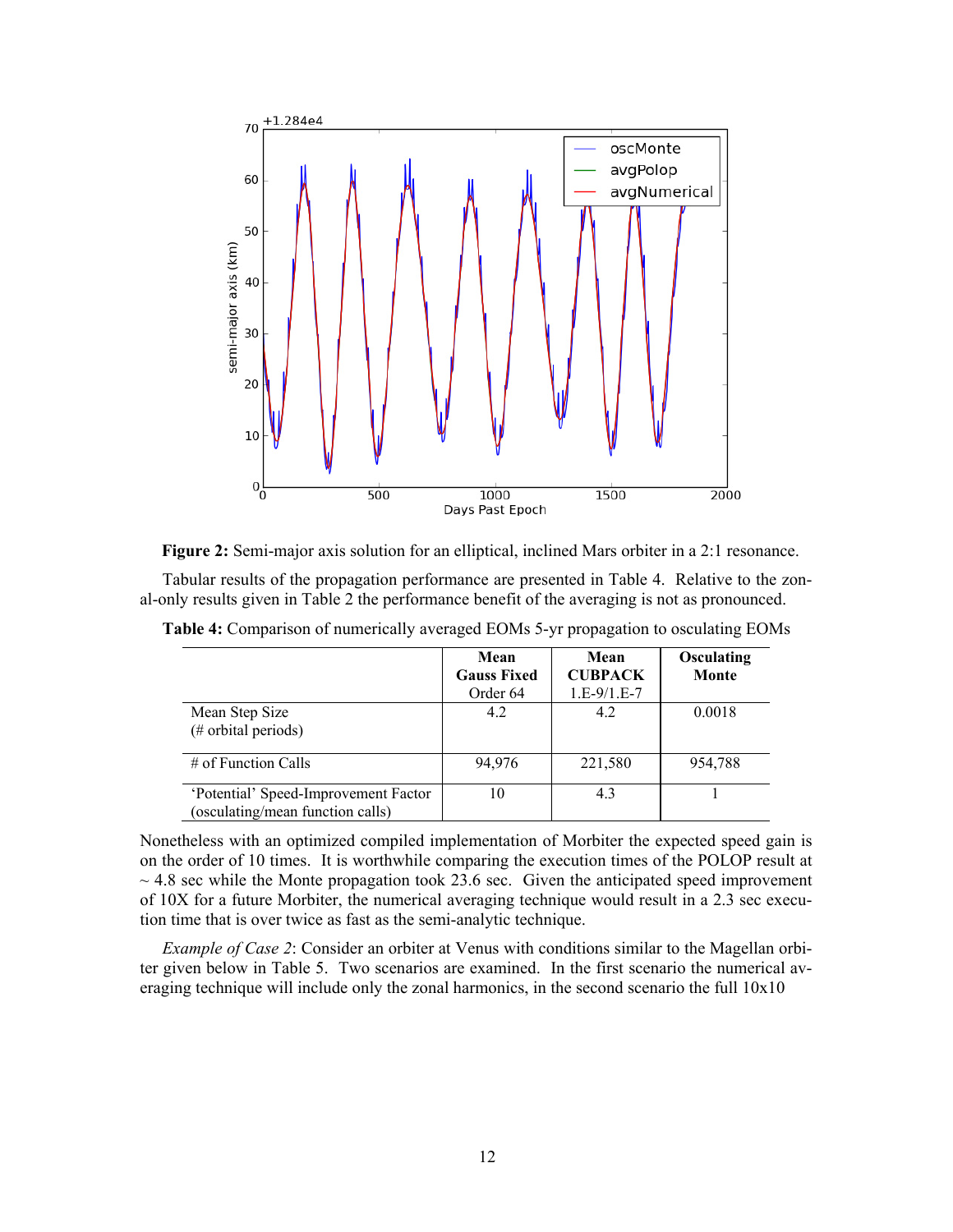

<span id="page-12-2"></span><span id="page-12-0"></span>**Figure 3:** Eccentricity solution for a Venus orbiter. In the plot to the left the 'avgPolop' and 'avgNumerical' solutions overlay each other because the included gravity terms are 10X0 while the 'oscMonte' includes the full 10X10. In the plot the right, the 'avgNumerical' solution now includes the 10X10 field and overlays the 'oscMonte' result.

| ${a, e, i, \Omega, \omega, M}$           | $\{10082.179 \text{ km}, 0.375, 85^\circ, 51.831^\circ, 10.036^\circ, 0.0^\circ\}$ |
|------------------------------------------|------------------------------------------------------------------------------------|
| Epoch                                    | July 26, 1988 00:00:00 ET                                                          |
| Duration                                 | 3 years                                                                            |
| ${C_2 \cdots C_{10}, S_2 \cdots S_{10}}$ | MGNP180U gravity field                                                             |
| $\mu$                                    | $324858.77 \text{ km}^3/\text{sec}^2$                                              |
| Frames                                   | IAU 2000 Venus Pole and Fixed                                                      |

Table 5: Initial Conditions<sup>[\\*](#page-12-1)</sup> and Parameters for Frozen Low Lunar Orbiter Example

field will be included. The osculating propagation will include the 10x10 field in both propagations. In the left plot of [Figure 3;](#page-12-2) the 'avgPolop' and 'avgNumerical' solutions overlay each other because the included gravity terms are 10X0 while the 'oscMonte' includes the full 10X10. In the plot to the right, the 'avgNumerical' solution now includes the 10X10 field and overlays the 'oscMonte' result. In this example the zonals are sufficient for capturing the long term motion of the satellite. Indeed in the case of no resonance POLOP forces inclusion of only the zonal harmonics – as is the case in the two results above. Morbiter, on the other hand, provides the option to include the tesserals if the analyst so chooses. However, there is a performance penalty, the performance numbers are tabulated below in [Table 6](#page-13-0). Both numerical mean element results are

 $\overline{a}$ 

<span id="page-12-1"></span><sup>\*</sup> For this Mars application the conversion between osculating and mean initial conditions was possible using the legacy POLOP capability that can yield pseudo-mean initial conditions via removing  $J_2$  short periodic contributions. This capability was used in this example.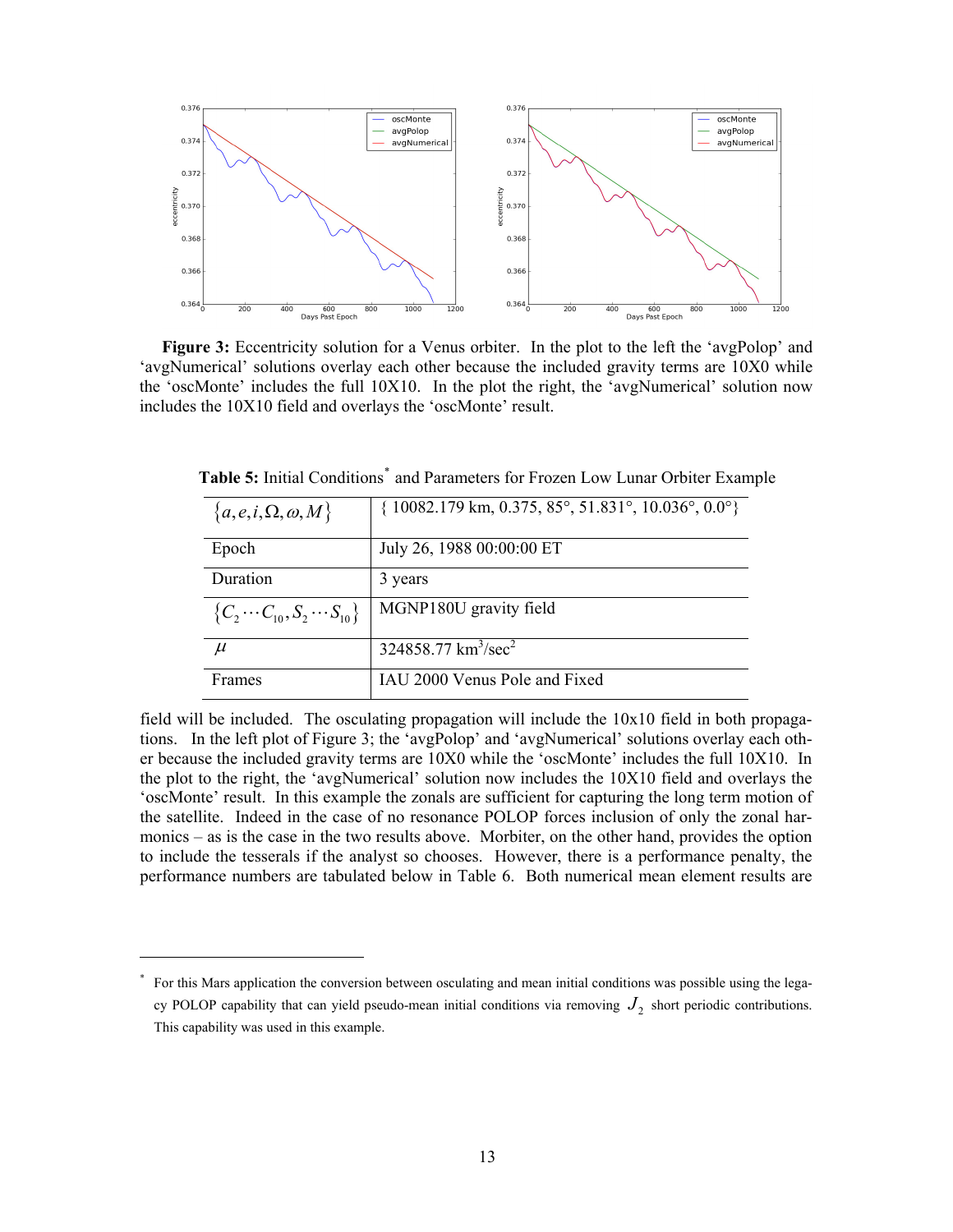|                                                                          | 10X0 Field<br><b>Numerical Mean</b><br><b>CUBPACK</b><br>$1.E-9/1.E-7$ | 10X10 Field<br><b>Numerical Mean</b><br><b>CUBPACK</b><br>$1.E-9/1.E-7$ | 10X10 Field<br>Osculating<br>Monte |
|--------------------------------------------------------------------------|------------------------------------------------------------------------|-------------------------------------------------------------------------|------------------------------------|
| Mean Step Size<br>(# orbital periods)                                    | 471                                                                    | 18                                                                      | 0.006                              |
| $\#$ of Function Calls                                                   | 8,250                                                                  | 238,065                                                                 | 2,749,806                          |
| 'Potential' Speed-Improvement Factor<br>(osculating/mean function calls) | 333.3                                                                  | 11.6                                                                    |                                    |

<span id="page-13-0"></span>**Table 6:** Comparison of numerically averaged EOMs 5-yr propagation to osculating EOMs

faster than their osculating counterpart, but, clearly, for initial trade studies the zonal-only solution yields the long term characteristics sufficiently well in a fraction of the time. Again it is worthwhile computing the potential speed of a future Morbiter compared to POLOP. Using the Monte execution speed, the time/function call can be computed and used to predict a future Morbiter performance of 0.18 seconds, which is comparable to the POLOP run at 0.24 seconds.

## <span id="page-13-1"></span>**Other Body Perturbations**

Perturbations from another celestial body can be modeled with the following,

$$
\delta \ddot{\mathbf{r}}^{\circ} = \mu^{\circ} \left( \frac{\mathbf{r}^{C \to 0} - \mathbf{r}}{\left| \mathbf{r}^{C \to 0} - \mathbf{r} \right|^{3}} - \frac{\mathbf{r}^{C \to 0}}{\left| \mathbf{r}^{C \to 0} \right|^{3}} \right). \tag{23}
$$

where  $\mathbf{r}^{C\to O}$  is the vector from the central body to the perturbing body and  $\mu^O$  is the gravitational constant of the perturbing body. If there are several perturbing bodies then Eq. [\(23\)](#page-13-1) applies to each body and the total acceleration is generated via summing the individual contributors. Clearly, Eq. [\(23\)](#page-13-1) indicates a dependency on both the state of the satellite and the other body. This introduces a time dependency that impacts the averaging process that stems from the orbital period of the other body. Typically, this period is long and the other body state can be treated as a constant over the satellite's mean longitude averaging interval. As the period reduces there is a resultant reduction in the integrator step size to accommodate the increasing frequencies present in the single averaged equations. If the frequencies get too large, a second average over the other bodies mean longitude may be warranted. The choice to do this is dependent on the specific case being analyzed. As with the tesseral harmonics, an explicit Fourier expansion in the equinoctial elements can be performed. An example of this expansion is found in McClain [4] in which the explicit dependence on both the satellite's mean longitude  $\lambda$  and the other body's mean longitude  $\lambda^0$  (of its apparent orbit around the central body) are revealed. Formally this expansion takes the form,

$$
\delta \dot{\mathbf{x}}^{\circ} = \begin{bmatrix} \frac{\partial \boldsymbol{\alpha}(\mathbf{x})}{\partial \dot{\mathbf{r}}} \cdot \delta \ddot{\mathbf{r}}^{\circ}(\mathbf{x}) \\ \frac{\partial \lambda(\mathbf{x})}{\partial \dot{\mathbf{r}}} \cdot \delta \ddot{\mathbf{r}}^{\circ}(\mathbf{x}) \end{bmatrix} = \sum_{q=-\infty}^{q=\infty} \sum_{l=-\infty}^{\infty} \mathbf{f}_{ql}^{\circ}(\boldsymbol{\alpha}) e^{j(q\lambda - t\lambda^{\circ})} . \tag{24}
$$

<span id="page-13-2"></span>Compared to Eq. [\(10\),](#page-6-2) this result is very similar and its analysis proceeds along similar lines to the tesseral harmonics. However, in the majority of cases the resonances between the satellite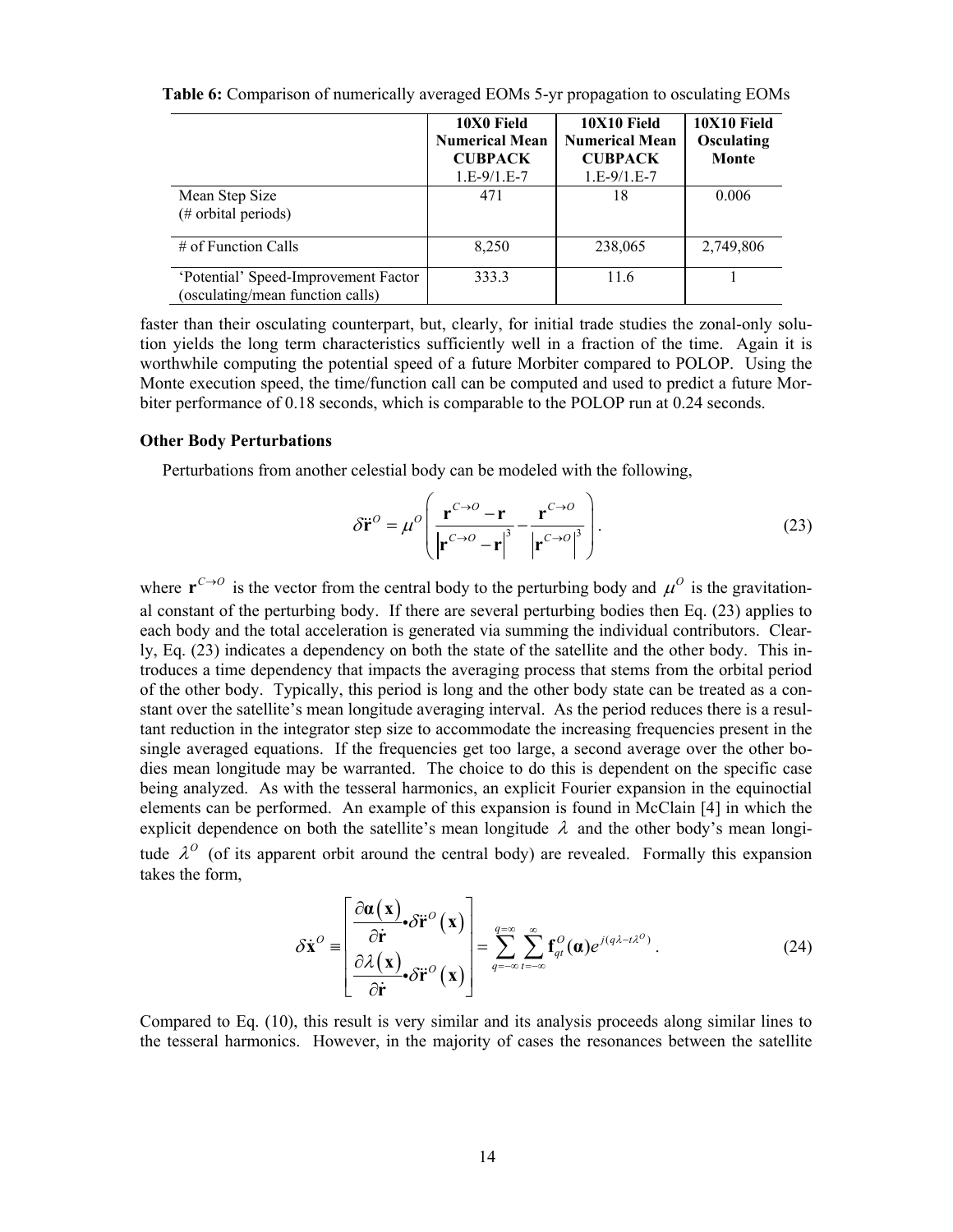mean motion and the other body's apparent mean motion are not practical because of the large disparity in mean motion magnitudes. Examination of Eq. [\(24\)](#page-13-2) shows that there exists some combinations of  ${q, t}$  that result in a resonance. But as either *q* or *t* increase, the coefficients  $f_{qt}^{O}(\boldsymbol{\alpha})$  diminish in magnitude for a convergent Fourier series. These higher resonances are not significant in most situations on time scales of order  $O(1/\varepsilon)$  (again these statements can be made more precise via using the KAM theorem). Thus, it is practical to first consider the case of non-resonance, which is equivalent to the analysis performed for Case 2 of the tesseral harmonic perturbations. Two averages can be considered – a single average over satellite's mean longitude  $\lambda$  and a second average over the other body's mean longitude  $\lambda^0$ . First, the single average over  $\lambda$  vields.

$$
\delta \dot{\overline{\mathbf{x}}}^{\circ} = \frac{1}{2\pi} \int_{-\pi}^{\pi} \sum_{q=-\infty}^{\infty} \sum_{t=-\infty}^{\infty} \mathbf{f}_{qt}^{\circ}(\mathbf{\alpha}) \exp j \Big[ q\lambda - p\lambda^{\circ} \Big] d\lambda = \frac{1}{\pi} \sum_{p=-\infty}^{\infty} \mathbf{f}_{0t}^{\circ}(\mathbf{\alpha}) \exp j \Big[ -p\lambda^{\circ} \Big]. \tag{25}
$$

where noting that  $\lambda^0 = n^0(t)t + \lambda_0^0$ , shows that the single average still results in a nonautonomous system. The numerical propagator will select a step size that depends on the remaining secular terms, long period terms, and those terms with significant frequencies that are integral multiples of  $n^{\circ}(t)$ . Often this will not significantly increase the selected step size to impractical

values, however in cases where it is warranted a second average over  $\lambda^0$  can be performed with the following result,

$$
\delta \dot{\overline{\mathbf{x}}}^O = \frac{1}{2\pi} \int_{\lambda_o^O - \pi}^{\lambda_o^O + \pi} \frac{1}{\pi} \sum_{p=-\infty}^{\infty} \mathbf{f}_{0t}^O(\mathbf{\alpha}) \exp j \Big[ -p\lambda^O \Big] d\lambda^O = \frac{1}{\pi^2} \mathbf{f}_{00}^O(\mathbf{\alpha}). \tag{26}
$$

This result contains only terms with long period or secular frequencies. Morbiter offers both the single average and the double average options for any other body that is included in the propagation.

*Example*: Consider the same low altitude lunar orbiter as presented earlier in [Table 1](#page-4-1) except now include the perturbations from the Earth and Sun. As an initial investigation both the Earth and Sun are modeled with two-body orbits with initial elements defined from DE421 at the J2000 epoch. Future studies will examine the impact on the numerical averaging for other body perturbers using different ephemeris models.

The *e-* $\omega$  phase space results are shown in [Figure 4](#page-15-0) for a 3-yr propagation of the numerically single averaged EOMs that include only the zonal perturbations (labeled 'Zonal Single Avg' – a repeat of the first example), the single averaged propagation that includes zonals and the Earth/Sun perturbations (labeled 'Single Avg'), the double average propagation with zonals and Earth/Sun perturbations where the Earth is double averaged and the Sun is single averaged (labeled 'Double Avg'), and the Monte propagation of the direct osculating EOMs (labeled 'Osculating'). The libration characteristic is clearly evident, but significantly different than the prior zonal-only case. Both the 'Single Avg' and 'Double Avg' cases capture the correct qualitative dynamics as compared to the 'Osculating' result.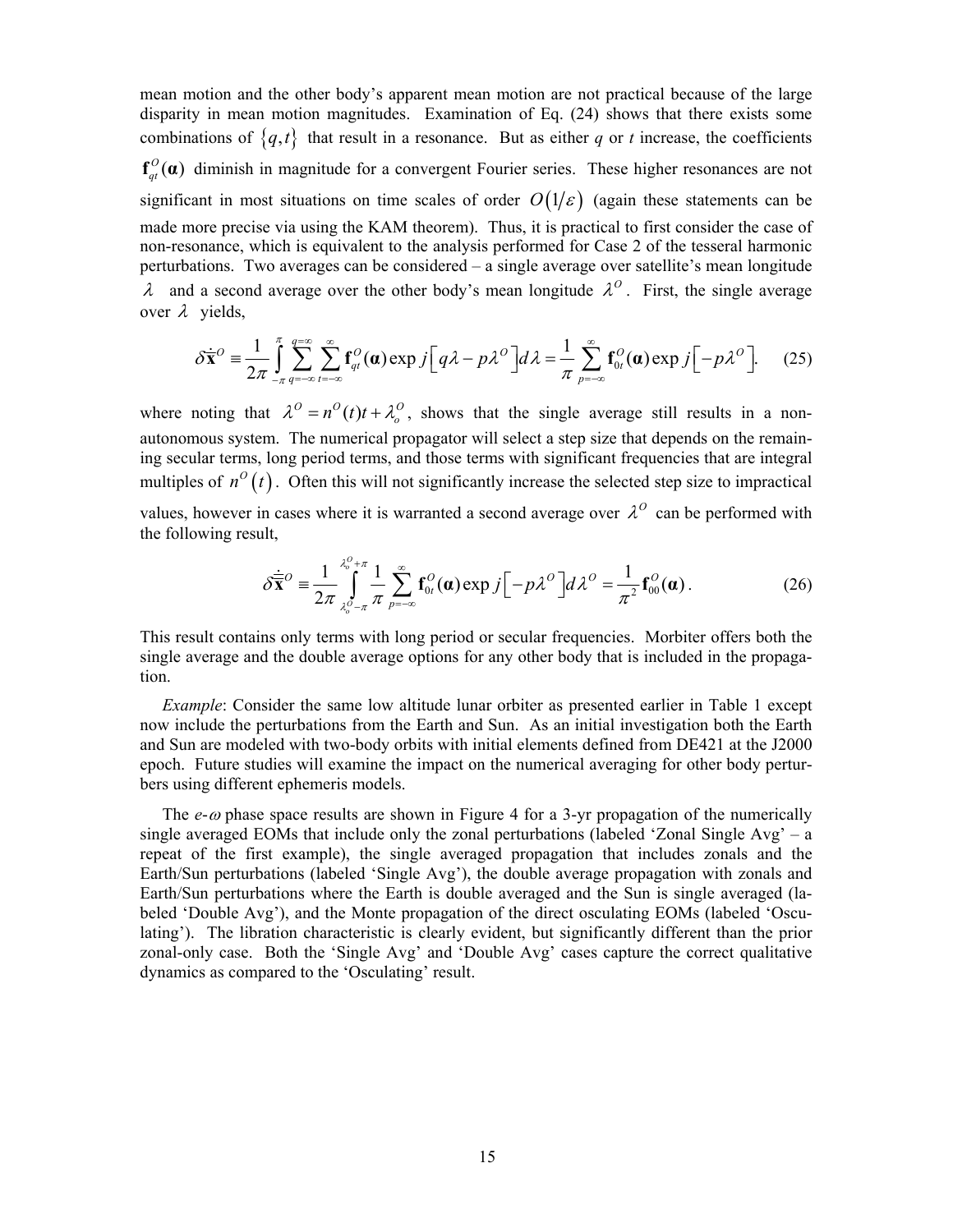

**Figure 4:** Argument of periapsis and eccentricity phase space of lunar orbiter that includes other body perturbations from the Sun and Earth.

<span id="page-15-0"></span>Tabular results of the propagation performance are presented in [Table 7.](#page-15-1) The results illustrate the inclusion of the other body perturbations significantly increases the number of required

<span id="page-15-1"></span>

|                                                                                | <b>Zonal-Only</b><br><b>Single Average</b><br><b>Gauss Fixed</b><br>Order 64 | Zonals, Earth,<br>and Sun<br><b>Single Average</b><br><b>Gauss Fixed</b><br>Order 64 | Zonals, Earth,<br>and Sun<br>Double Aver-<br>age<br><b>Gauss Fixed</b><br>Order 64 | Osculating<br>Monte |
|--------------------------------------------------------------------------------|------------------------------------------------------------------------------|--------------------------------------------------------------------------------------|------------------------------------------------------------------------------------|---------------------|
| Mean Step Size<br>$(\#$ orbital periods)                                       | 140                                                                          | 8                                                                                    | 58.8                                                                               | 0.004               |
| $\#$ of Function Calls                                                         | 12096                                                                        | 221,632                                                                              | 1,942,720                                                                          | 6,549,598           |
| 'Potential' Speed-Improvement<br>Factor<br>(osculating/mean function<br>calls) | 552.8                                                                        | 29.6                                                                                 | 3.4                                                                                |                     |

**Table 7:** Comparison of numerically single/double averaged EOMs 3-yr propagation to osculating EOMs

function calls for both the single average and double average cases as compared to the zonalsonly. However, relative to the osculating results the averaged solutions are more efficient. The results also indicate that a double average for this example is not warranted relative to the single average case.

## **Drag and Solar Radiation Pressure Perturbations**

Both of these perturbations are autonomous, hence the numerical averaging procedure that was previously defined for the zonal harmonics applies directly. Morbiter is capable performing this average, however work remains in adding the 2<sup>nd</sup> order drag/zonal harmonic coupling, and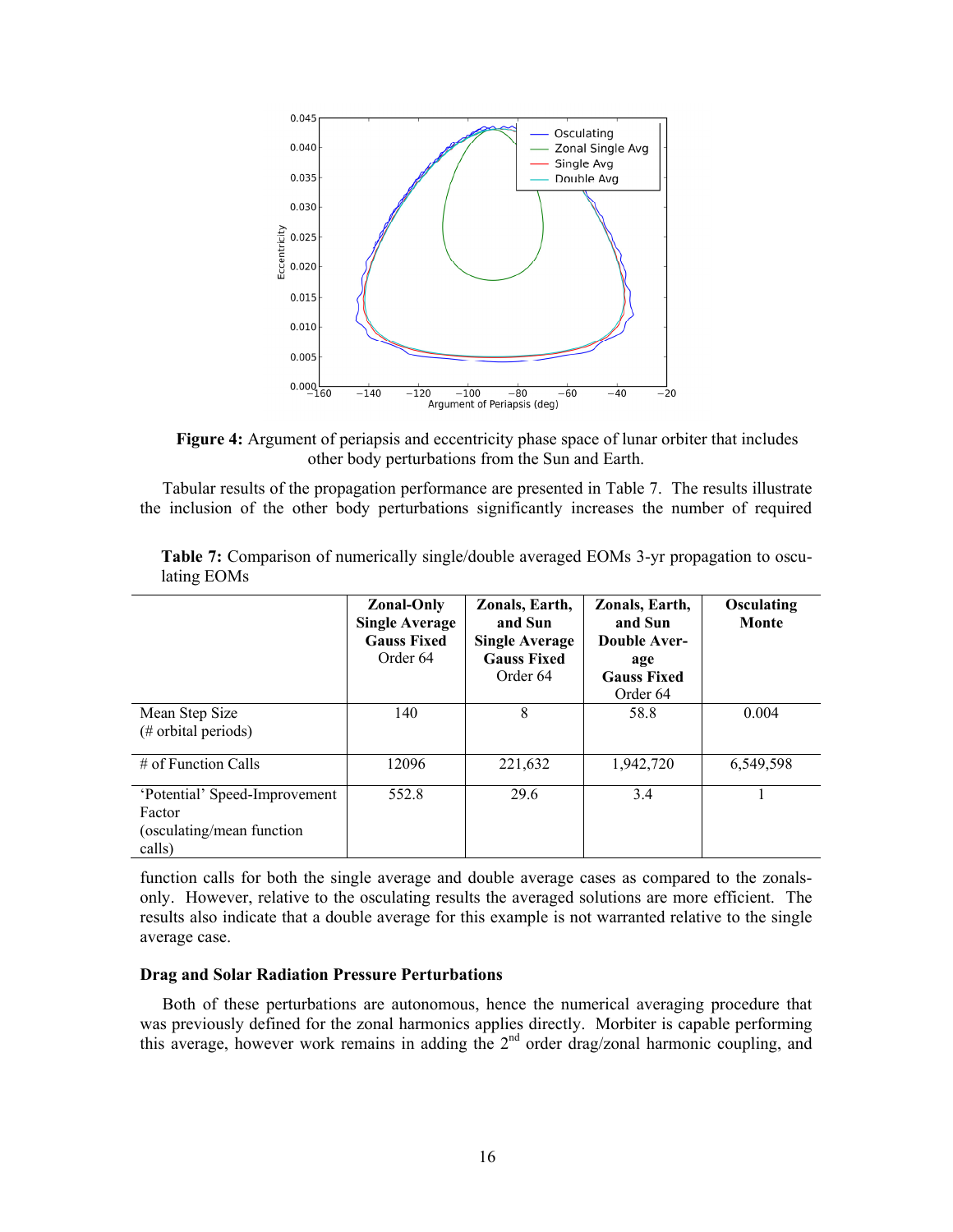making sure the averages are done only for those segments that are in the atmosphere and/or not being occulted by the central body. A detailed examination of the drag and solar radiation pressure perturbations will be presented in a future paper.

#### **CONCLUSIONS**

This study presented algorithms, methods, and results for numerically averaging two-body perturbed equations of motion to perturbations resulting from non-spherical gravity harmonics and other bodies. Perturbations for drag and solar radiation pressure can also be numerically averaged; however results for these will be presented in a future work. The results have shown that the numerically averaged propagations are more efficient then their osculating counterparts in capturing secular and long period motions. The numerical averaging technique correctly models these secular and long period motions, which has been ascertained via comparisons to osculating solutions from JPL's Monte software and to results from JPL's legacy semi-analytic software POLOP. It is also hypothesized that a future optimized and compiled language version of Morbiter will perform at least as well or better than the legacy semi-analytic technique. Future work will also focus on developing a numerical technique to determine the near identity transformation for converting between osculating and mean elements.

## **ACKNOWLEDGEMENTS**

This work was carried out in part at the Jet Propulsion Laboratory, California Institute of Technology, under contract with the National Aeronautics and Space Administration.

#### **APPENDIX: DIRECT EQUINOCTAL ELEMENTS AND PARTIALS**

The direct equinoctial elements as functions of the classical elements  $\{a, e, i, \Omega, \omega, M\}$  can be defined as,

$$
a \equiv a,
$$
  
\n
$$
h \equiv e \sin(\omega + \Omega),
$$
  
\n
$$
k \equiv e \cos(\omega + \Omega),
$$
  
\n
$$
p \equiv \tan\left(\frac{i}{2}\right) \sin \Omega,
$$
  
\n
$$
q \equiv \tan\left(\frac{i}{2}\right) \cos \Omega,
$$
  
\n
$$
\lambda \equiv M + \omega + \Omega.
$$
  
\n(27)

Some intermediate quantities are now defined. The equinoctial reference frame is composed of three orthogonal unit vectors  $\{f, g, w\}$  where,

- 1. **f** and **g** are in the satellite orbit plane,
- 2. **w** is along the orbit normal,
- 3. The angle between **f** and the ascending node is equal to the longitude of the ascending node  $Ω$ .

Using these properties the unit vectors  $\{f, g, w\}$  are obtained using,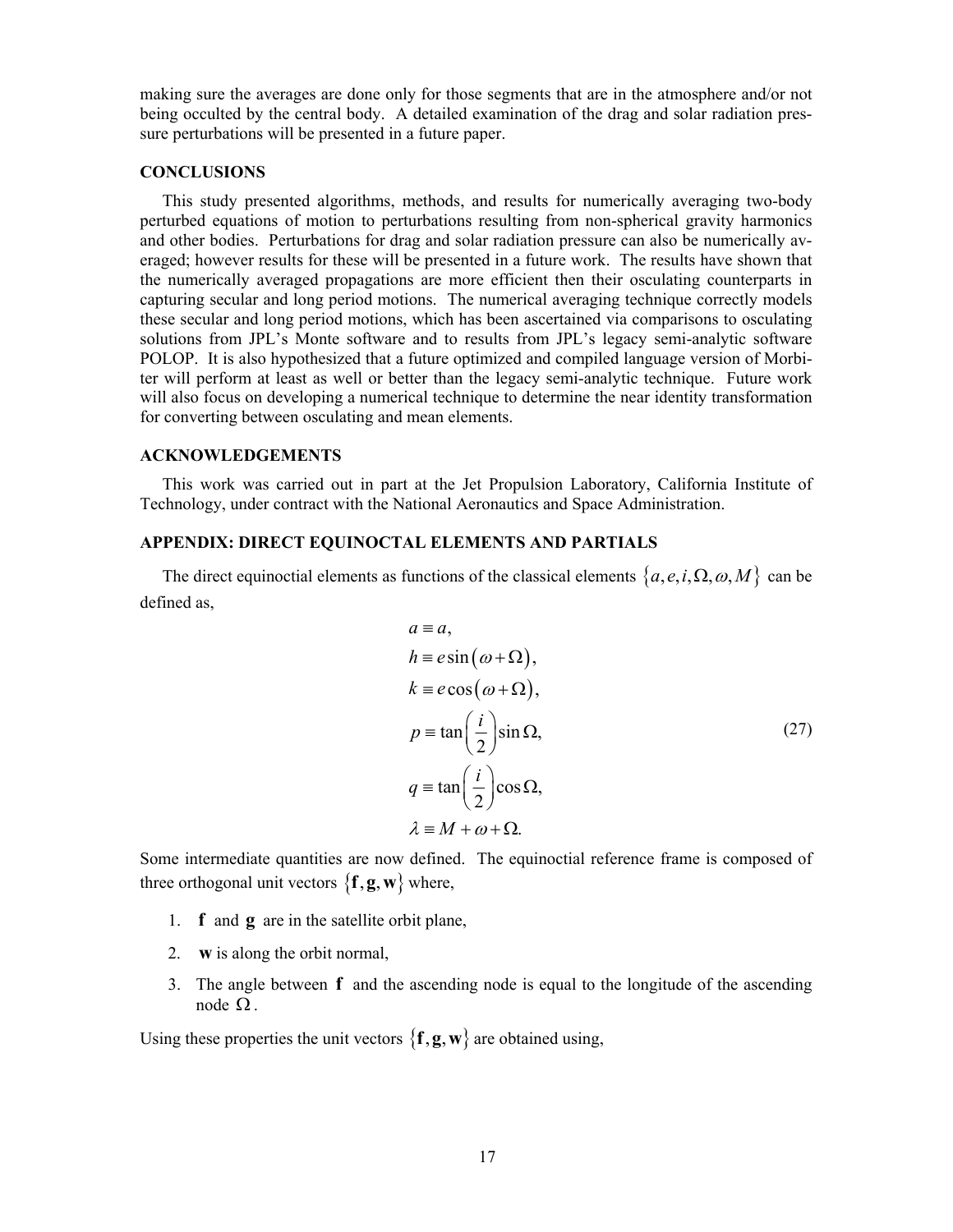$$
\mathbf{f} = \frac{1}{1 + p^2 + q^2} \begin{bmatrix} 1 - p^2 + q^2 \\ 2pq \\ -2p \end{bmatrix},
$$
  
\n
$$
\mathbf{g} = \frac{1}{1 + p^2 + q^2} \begin{bmatrix} 2pq \\ 1 + p^2 - q^2 \\ 2q \end{bmatrix},
$$
  
\n
$$
\mathbf{w} = \frac{1}{1 + p^2 + q^2} \begin{bmatrix} 2p \\ -2q \\ 1 - p^2 - q^2 \end{bmatrix}.
$$
 (28)

From the position **r** and velocity **r** vectors the following components  $\{X, Y, \dot{X}, \dot{Y}\}$  can be computed,

$$
\mathbf{r} \equiv X\mathbf{f} + Y\mathbf{g} \longrightarrow X = \mathbf{r} \cdot \mathbf{f}, Y = \mathbf{r} \cdot \mathbf{g}
$$
  
\n
$$
\dot{\mathbf{r}} \equiv \dot{X}\mathbf{f} + \dot{Y}\mathbf{g} \longrightarrow \dot{X} = \mathbf{r} \cdot \mathbf{f}, \dot{Y} = \mathbf{r} \cdot \mathbf{g}
$$
 (29)

<span id="page-17-0"></span>Finally the partials identified in Gauss' Eqs. [\(6\)](#page-3-0) are,

$$
\frac{\partial a}{\partial \dot{\mathbf{r}}} = \frac{2a^2 \dot{\mathbf{r}}}{\mu},
$$
\n
$$
\frac{\partial h}{\partial \dot{\mathbf{r}}} = \frac{(2\dot{X}Y - X\dot{Y})\mathbf{f} - X\dot{X}\mathbf{g}}{\mu} + \frac{k(qY - pX)\mathbf{w}}{AB},
$$
\n
$$
\frac{\partial k}{\partial \dot{\mathbf{r}}} = \frac{(2X\dot{Y} - \dot{X}Y)\mathbf{f} - Y\dot{Y}\mathbf{g}}{\mu} - \frac{h(qY - pX)\mathbf{w}}{AB},
$$
\n
$$
\frac{\partial p}{\partial \dot{\mathbf{r}}} = \frac{CY\mathbf{w}}{2AB},
$$
\n
$$
\frac{\partial q}{\partial \dot{\mathbf{r}}} = \frac{CX\mathbf{w}}{2AB},
$$
\n
$$
\frac{\partial \lambda}{\partial \dot{\mathbf{r}}} = -\frac{2\mathbf{r}}{A} + \frac{k\frac{\partial h}{\partial \dot{\mathbf{r}}} - h\frac{\partial k}{\partial \dot{\mathbf{r}}}}{1 + B} + \frac{(qY - pX)\mathbf{w}}{A},
$$
\n(30)

Where it should be noted that the expression for  $\partial a/\partial \dot{r}$  in Danielson [14] is incorrect, the correct version is shown in Eq. [\(30\)](#page-17-0)

## **REFERENCES**

1. Cefola, P., A.C. Long, and G. Holloway, Jr., *The Long-Term Prediction of Artificial Satellite Orbits*, in *12th Aerospace Sciences Meeting*. 1974, AIAA: Washington, D. C. p. 33.